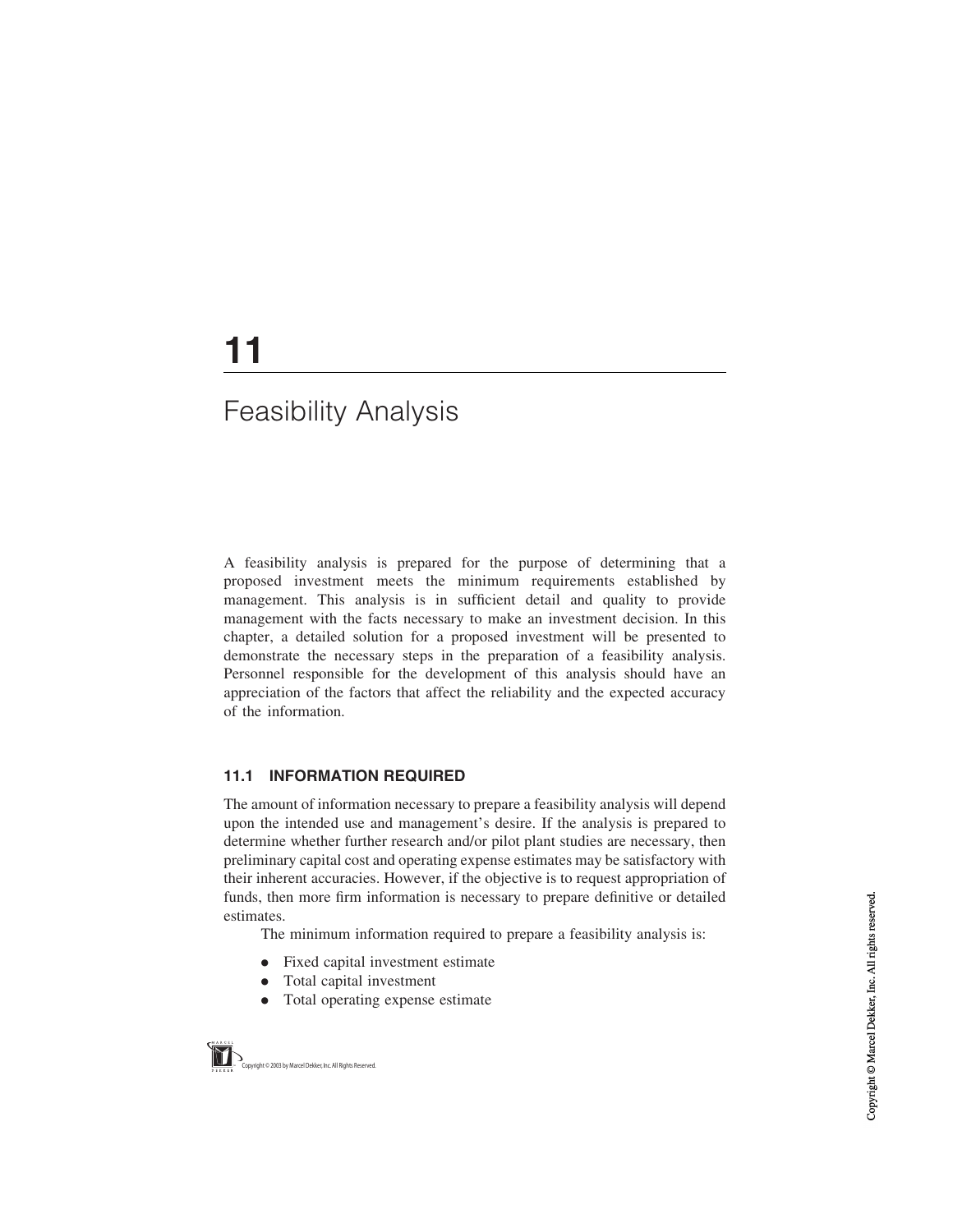- Marketing information
- Cash flow analysis
- . Estimate of profitability

In addition, management may also require break-even information, sensitivity and uncertainty analyses [1].

#### 11.1.1 Fixed Capital Investment

In order to prepare an estimate of fixed capital, it is recommended that a form be developed and used as a checklist to be sure that no items have been omitted. A list including the purchased or delivered equipment costs be prepared as a first step. From this basic information, it is then a simple matter to calculate the fixed capital investment using the Lang, Hand, Wroth, or Brown methods as described in Chapter 4. These methods are used for study or preliminary estimates. If the Chilton method is to be used for a preliminary estimate, it is recommended that a form similar to [Table 4.14](#page-36-0) is recommended. The use of the Chilton form is illustrated in Example 11.1. For a definitive or detailed estimate, a code of accounts format similar to that in Chapter 4 is suggested [\(Table 4.21\).](#page-50-0)

The forms used in a feasibility analysis should state clearly the dollar amounts and the date of each estimate. All forms are designed so that data for other cases of scenarios may be reported by extending the tables to the right of the page.

# 11.1.2 Total Capital Investment

The major items constituting the total capital investment are found in [Table 11.1](#page-2-0). Blank spaces have been included to allow the user the flexibility to include other capital items not listed in Table 11.1.

[Table 11.2](#page-2-0) may be used for estimating the working capital requirements using the inventory method described in Chapter 4. If the percentage method is used, the result may be inserted directly into Table 11.1.

# 11.1.3 Total Operating Expenses

The total operating expenses may be estimated using two forms, [Tables 11.3](#page-3-0) and 11.4. The first table is for the Total Product Expenses discussed in Chapter 5 and includes raw material expenses, by-product credits, direct and indirect expenses, as well as packaging, and shipping expenses. The bottom line in Table 11.3 is the expense involved in the manufacturing, packaging, and loading a product on a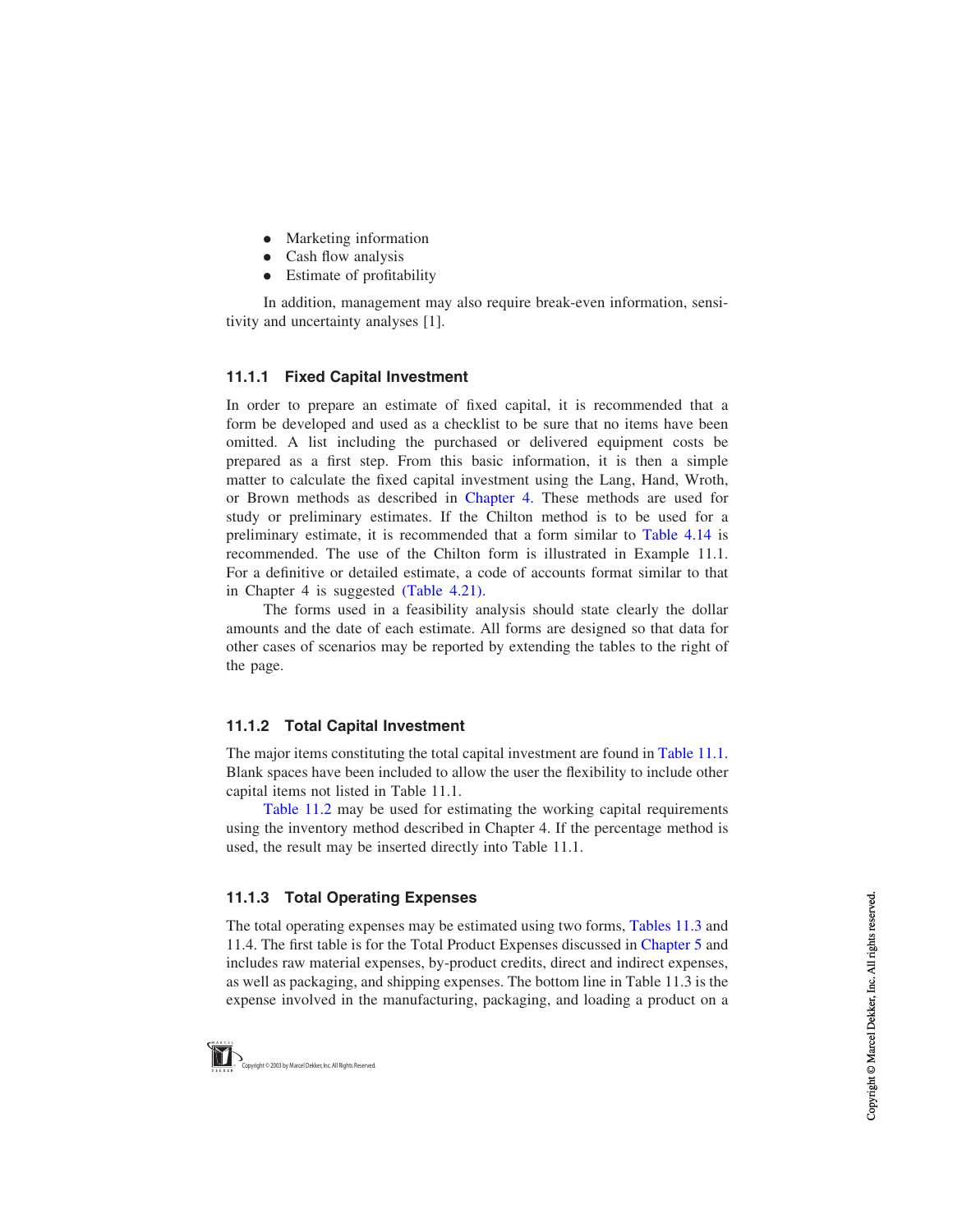<span id="page-2-0"></span>Project Name: Project Number: By: Date:

\$MM

Land Fixed capital Working Capital Off-site capital Allocated capital Start-up expenses Catalysts & chemicals Licenses, patents, and royalties Interest on borrowed funds

Total capital investment

#### TABLE 11.2 Working Capital (Inventory Method)

Project Name: Project Number: By: Date:

\$MM

Raw material inventory Goods-in-process inventory Finished goods inventory Stores & supplies inventory Cash Accounts receivable Accounts payable

Total working capital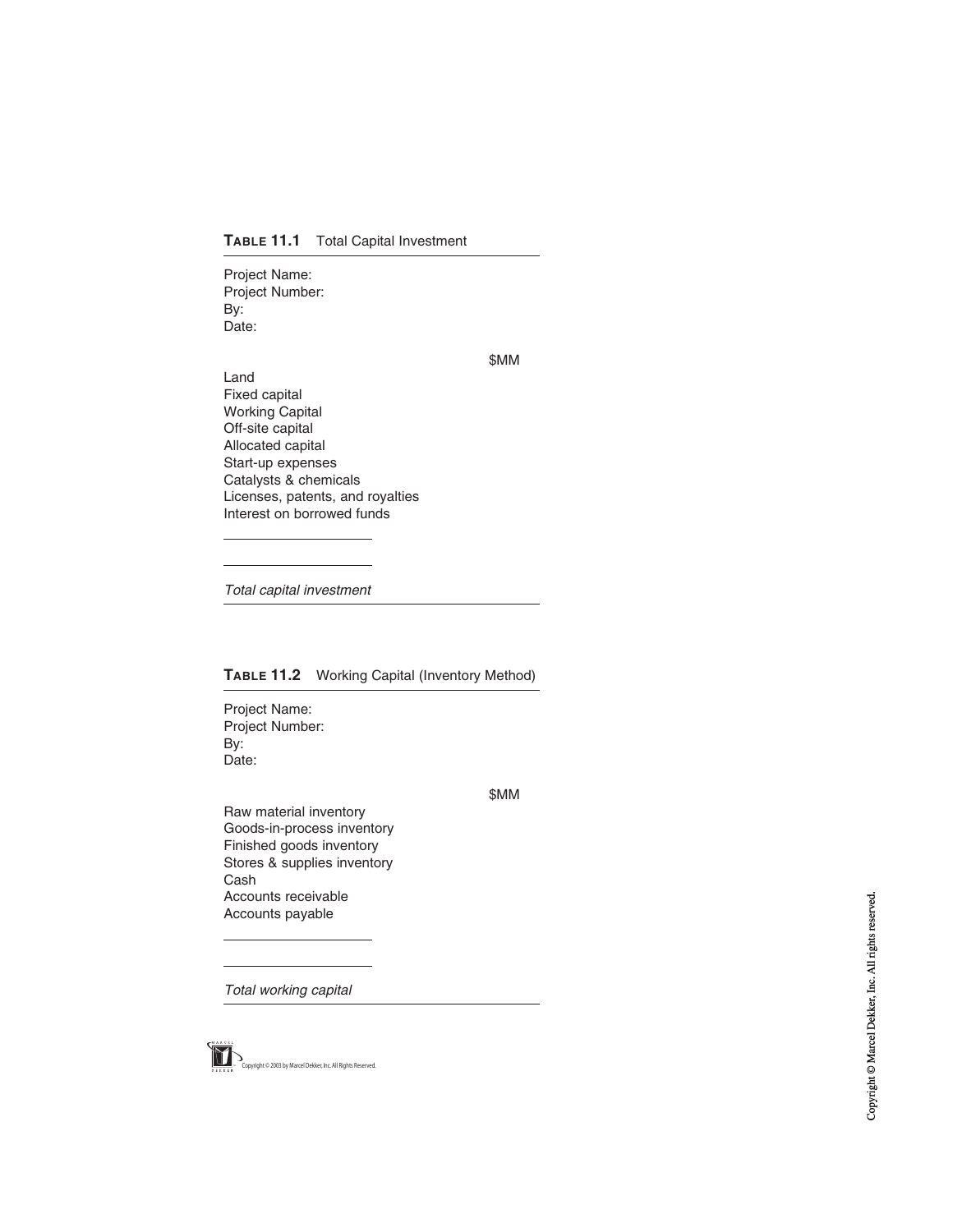<span id="page-3-0"></span>

| Product:<br>Rated capacity:<br>Fixed capital investment:<br>Date:                   |      |                  | Total annual sales:<br>Location:<br>Operating hours per year:<br>By: |         |
|-------------------------------------------------------------------------------------|------|------------------|----------------------------------------------------------------------|---------|
| Raw materials:<br>Material                                                          | Unit | Annual<br>amount | \$/unit                                                              | \$/year |
| Gross material expense:                                                             |      |                  |                                                                      |         |
| By-products:<br>Material                                                            | Unit | Annual<br>amount | \$/unit                                                              | \$/year |
| By-product credit:                                                                  |      |                  |                                                                      |         |
| Net material expense:                                                               |      |                  |                                                                      |         |
| Direct expenses:                                                                    | Unit | Annual           | \$/unit                                                              | \$/year |
| Utilities:<br>Steam, low pressure<br>Steam, medium pressure<br>Steam, high pressure |      |                  |                                                                      |         |
| Gross steam expenses:                                                               |      |                  |                                                                      |         |
| Steam credit:<br>Net steam expenses                                                 |      |                  |                                                                      |         |
| Electricity<br>Cooling water<br>Fuel gas<br>City water                              |      |                  |                                                                      |         |
| Total utilities:                                                                    |      |                  |                                                                      |         |
| Labor:<br>Person/shift<br>Annual labor rate per person<br>Labor expense:            |      |                  |                                                                      |         |

M Copyright © 2003 by Marcel Dekker, Inc. All Rights Reserved.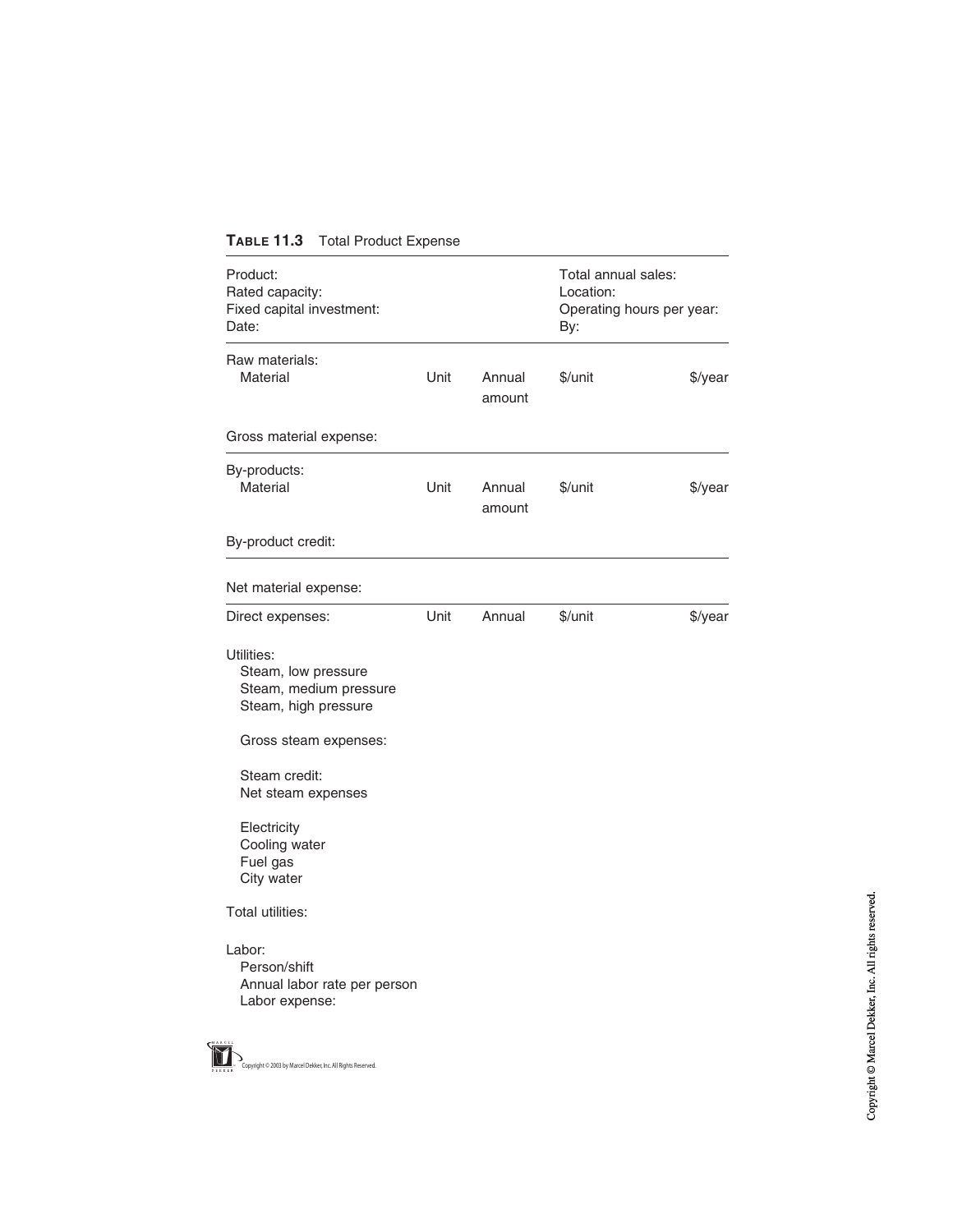#### TABLE 11.3 (Continued)

Supervision: % of labor expense

Payroll charges, fringe benefits, etc.: % of labor plus supervision

Maintenance: % of fixed capital investment Maintenance expense:

Supplies: % of labor Supplies expense:

Laboratory charges: Hours per year Expense per hour Laboratory expense:

Clothing and laundry: % of labor Clothing expense:

Environmental and waste disposal expense: Tons/year Charge/ton Total environmental expense:

Royalties (running):

#### Other:

Total direct expense:

Total direct and net material expense:

#### Indirect expenses

Depreciation: % fixed capital investment Depreciation expense: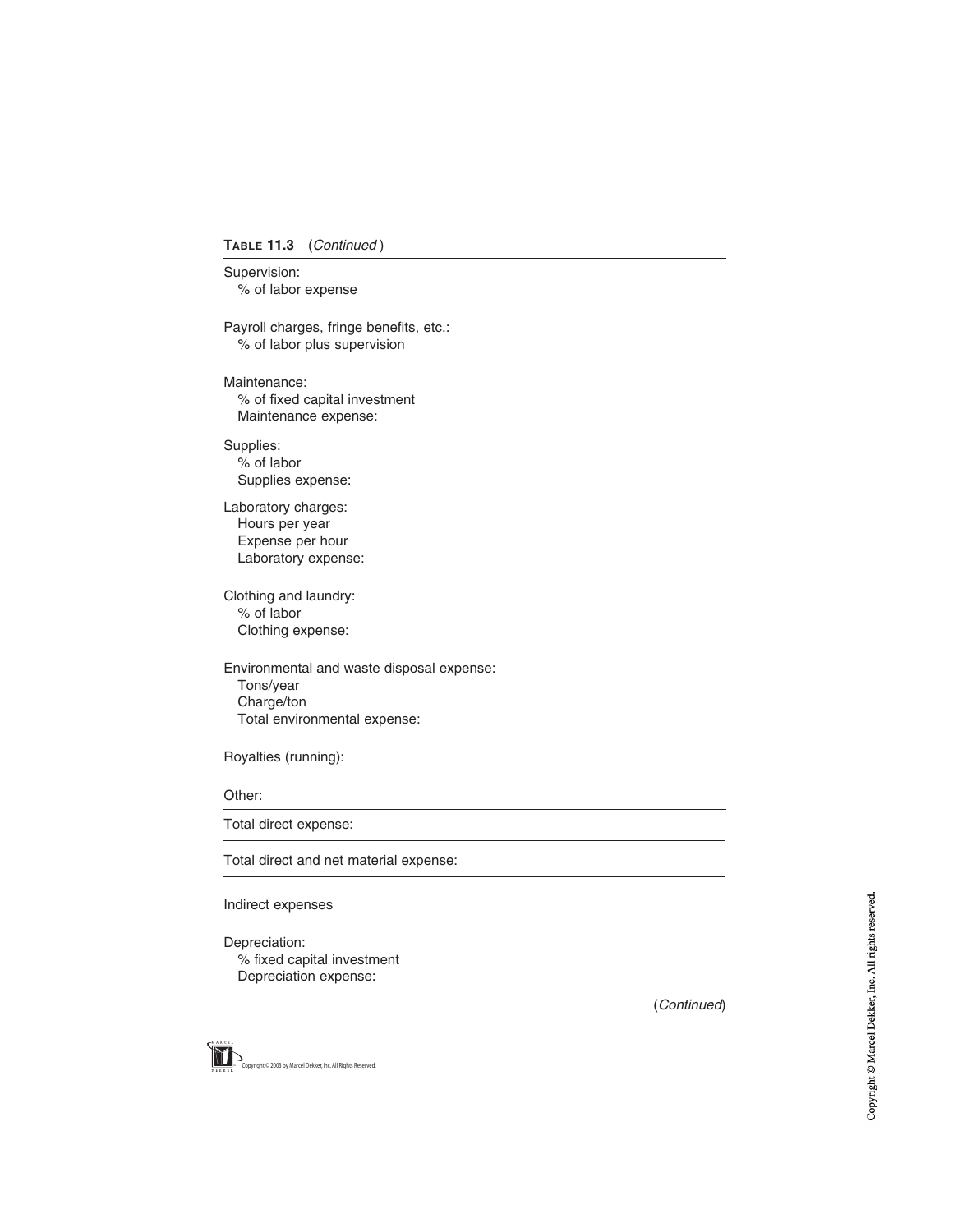Plant-indirect expense: % of fixed capital investment Plant indirect expense:

Total indirect expenses:

Total manufacturing expense:

Packaging and shipping expense: Annual production Expense per ton Packaging and shipping expense:

TOTAL PRODUCT EXPENSE

conveyance for delivery to the customer. To these expenses in Table 11.3, the general overhead expenses must be added. Table 11.4 may be used for this purpose but if the overhead expenses are calculated as a percentage of annual sales, Table 11.4 may not be needed and the result inserted in the summation of the total operating expenses at the appropriate place.

TABLE 11.4 General Overhead Expense

Project Name: Project Number: By: Date:

\$MM

Sales expense Administration expense Research & engineering expense Finance

Total general overhead expense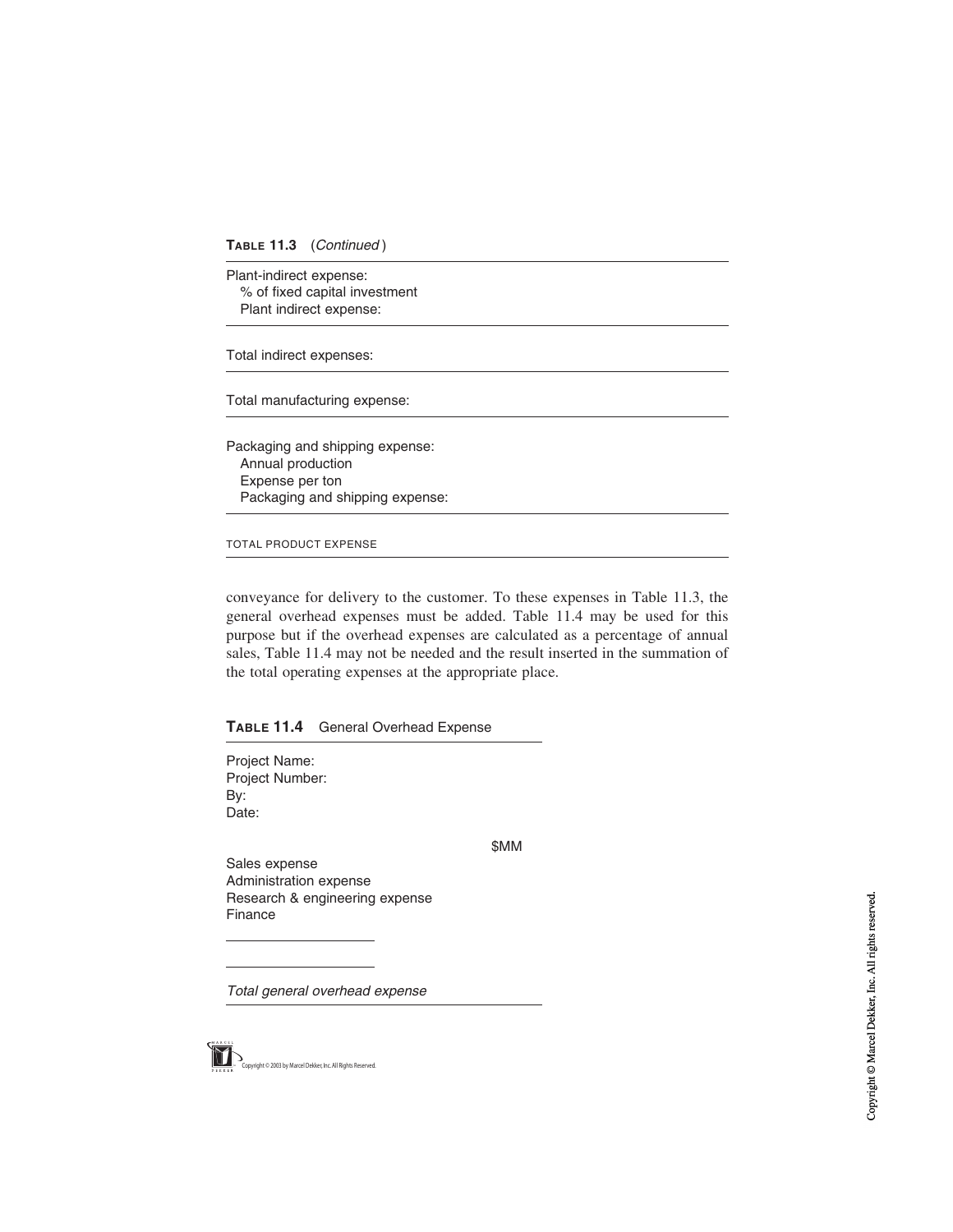| TABLE 11.5 | <b>Marketing Data</b> |
|------------|-----------------------|
|------------|-----------------------|

| Profit center:                                                    | Project title:       | Appropriation No.: |
|-------------------------------------------------------------------|----------------------|--------------------|
| Basis: Sales and market projections are not inflated (20_dollars) |                      |                    |
|                                                                   | 20<br>Amount % Total | 20 <sup>b</sup>    |
| Total market:                                                     |                      | Amount % Total     |
| Units                                                             |                      |                    |
| Average realistic price, \$/unit                                  |                      |                    |
| Value, \$M                                                        |                      |                    |
| Estimated product sales (with AR <sup>a</sup> ):                  |                      |                    |
| Units                                                             |                      |                    |
| Average realistic price, \$/unit                                  |                      |                    |
| Value, \$M                                                        |                      |                    |
| Current product sales (without AR):                               |                      |                    |
| Units                                                             |                      |                    |
| Average realistic price, \$/unit                                  |                      |                    |
| Value, \$M                                                        |                      |                    |
| Incremental product sales: (with AR):                             |                      |                    |
| Units                                                             |                      |                    |
| Average realistic value, \$/unit                                  |                      |                    |
| Value, \$M                                                        |                      |                    |
| Current product sales displaced                                   |                      |                    |
| by improved product sales:                                        |                      |                    |
| Units                                                             |                      |                    |
| Value, \$M                                                        |                      |                    |
| Total improved product sales:<br>Units                            |                      |                    |
|                                                                   |                      |                    |
| Value, \$M                                                        |                      |                    |

 $a<sup>a</sup> AR =$  appropriation request.<br> $b<sup>b</sup> Table$  extends to the right for the number of project years.

#### 11.1.4 Marketing Information

A major part of all feasibility studies is the marketing data so that income projections may be made. It is essential to have the latest estimate of the company's market position for management's consideration. A tabulation of projected sales volume, sales price, and share of the market not only domestically but also globally is considered minimal information. Table 11.5 is a sample of such marketing information.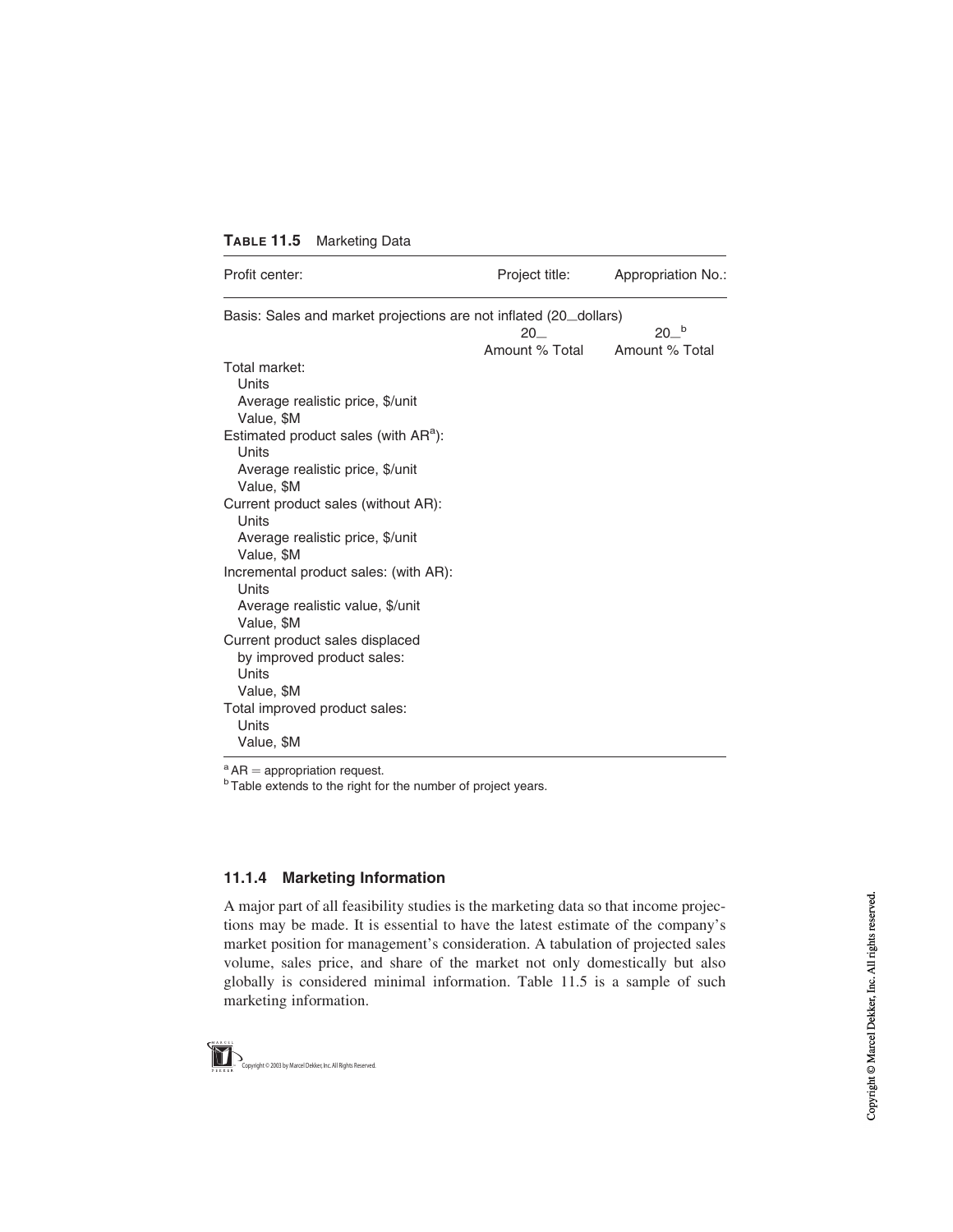|                          | Cash flow summary |      |                         |
|--------------------------|-------------------|------|-------------------------|
|                          | 200X              | 200Y | 200Z, etc. <sup>a</sup> |
| Investment               |                   |      |                         |
| Land                     |                   |      |                         |
| Fixed capital investment |                   |      |                         |
| Offsite capital          |                   |      |                         |
| Allocated capital        |                   |      |                         |
| Working capital          |                   |      |                         |
| Start-up expenses        |                   |      |                         |
| Interest                 |                   |      |                         |
| Catalysts and chemicals  |                   |      |                         |
| Licenses, patents, etc.  |                   |      |                         |
| Total capital investment |                   |      |                         |
| Income statement         |                   |      |                         |
| Income                   |                   |      |                         |
| <b>Expenses</b>          |                   |      |                         |
| Cash operating expenses  |                   |      |                         |
| Depreciation             |                   |      |                         |
| Total operating expenses |                   |      |                         |
| Operating Income         |                   |      |                         |
| Net income before taxes  |                   |      |                         |
| Federal income taxes     |                   |      |                         |
| Net income after taxes   |                   |      |                         |
| Cash flow                |                   |      |                         |
| Capital recovery         |                   |      |                         |
| Cumulative cash flow     |                   |      |                         |

#### TABLE 11.6 Cash Flow Analysis

<sup>a</sup> Table extended to the right for the number of project years.

#### 11.1.5 Cash Flow Analysis

A cash flow analysis similar to Table 11.6 is useful in presenting the cash flow items in a clear, concise format. This table may be modified to include a choice of time zero and to allow management to add or delete certain items.

#### 11.1.6 Measures of Profitability

The profitability of a project may be included as part of the cash flow analysis or it may be given in a special form like [Table 11.7](#page-8-0). The classical methods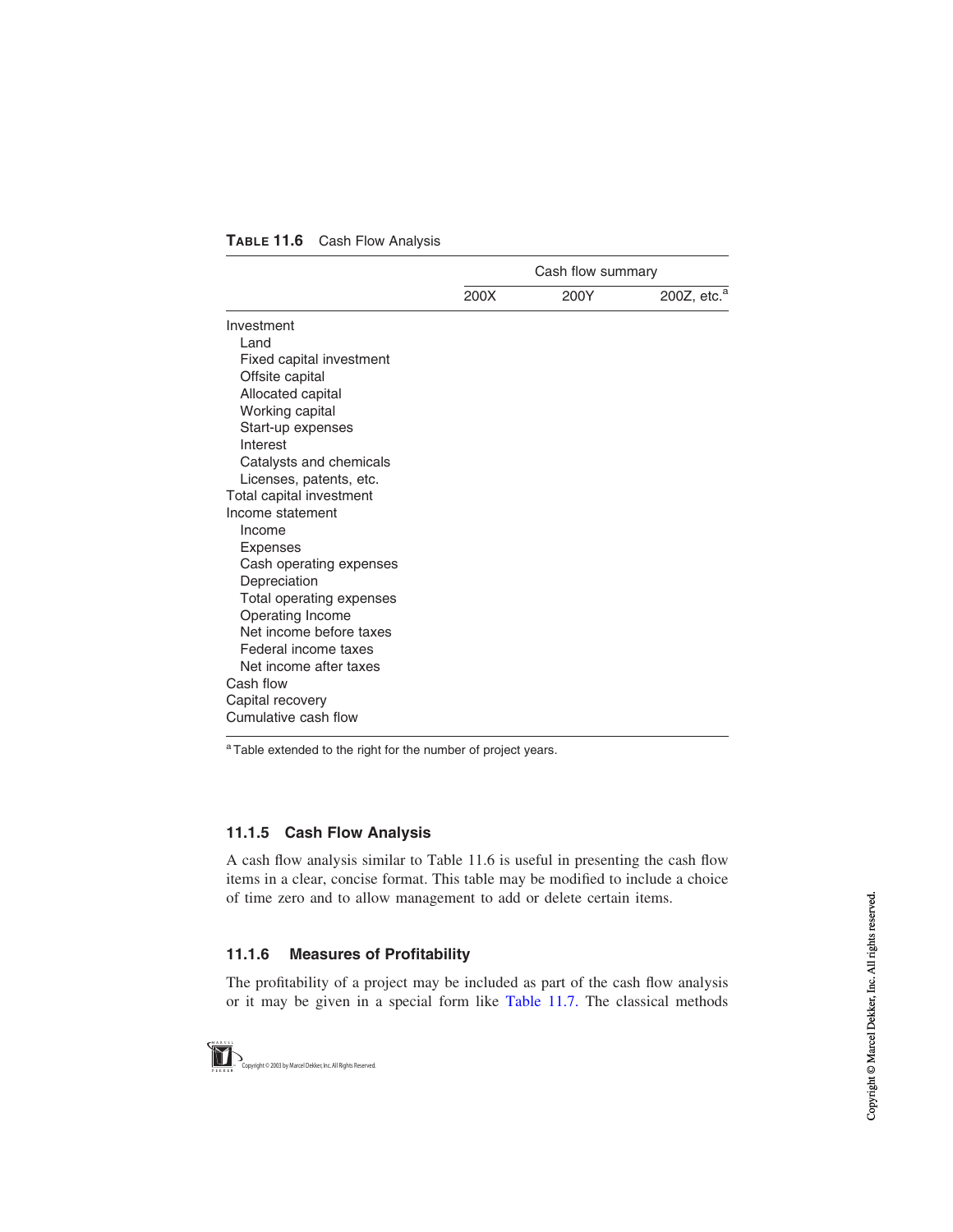#### <span id="page-8-0"></span>TABLE 11.7 Profitability Analysis

Project Name: Project Number: By: Date:

Net present worth (%) Discounted cash flow rate of return Payout period Internal rate of return

Economic value added Market value added

have been included, but some of the contemporary measures such as economic value added (EVA) and market value added (MVA) may also be presented. A company may only compute certain values, so Table 11.7 may be modified for specific uses. In this table, the interest rate used in the calculation of the net present worth is noted.

# 11.1.7 Break-even Analysis

Frequently management requests a break-even chart as part of the feasibility analysis. Such charts are predicated on numerous assumptions but will give some indication of the sensitivity of production rates on profitability. The assumptions should be clearly stated in the analysis. This type plot may be constructed like [Figure 11.1](#page-9-0) not only to indicate the break-even and shutdown points but also to be of use in marketing and production planning.

#### 11.1.8 Sensitivity Analysis

The effect of errors and inaccurate information upon the profitability of a proposed venture is determined by means of a sensitivity analysis. The author prefers a graphical format similar to that shown in [Figure 11.2](#page-10-0), which was developed by Strauss [2]. At a glance, busy executives can quickly note those variables that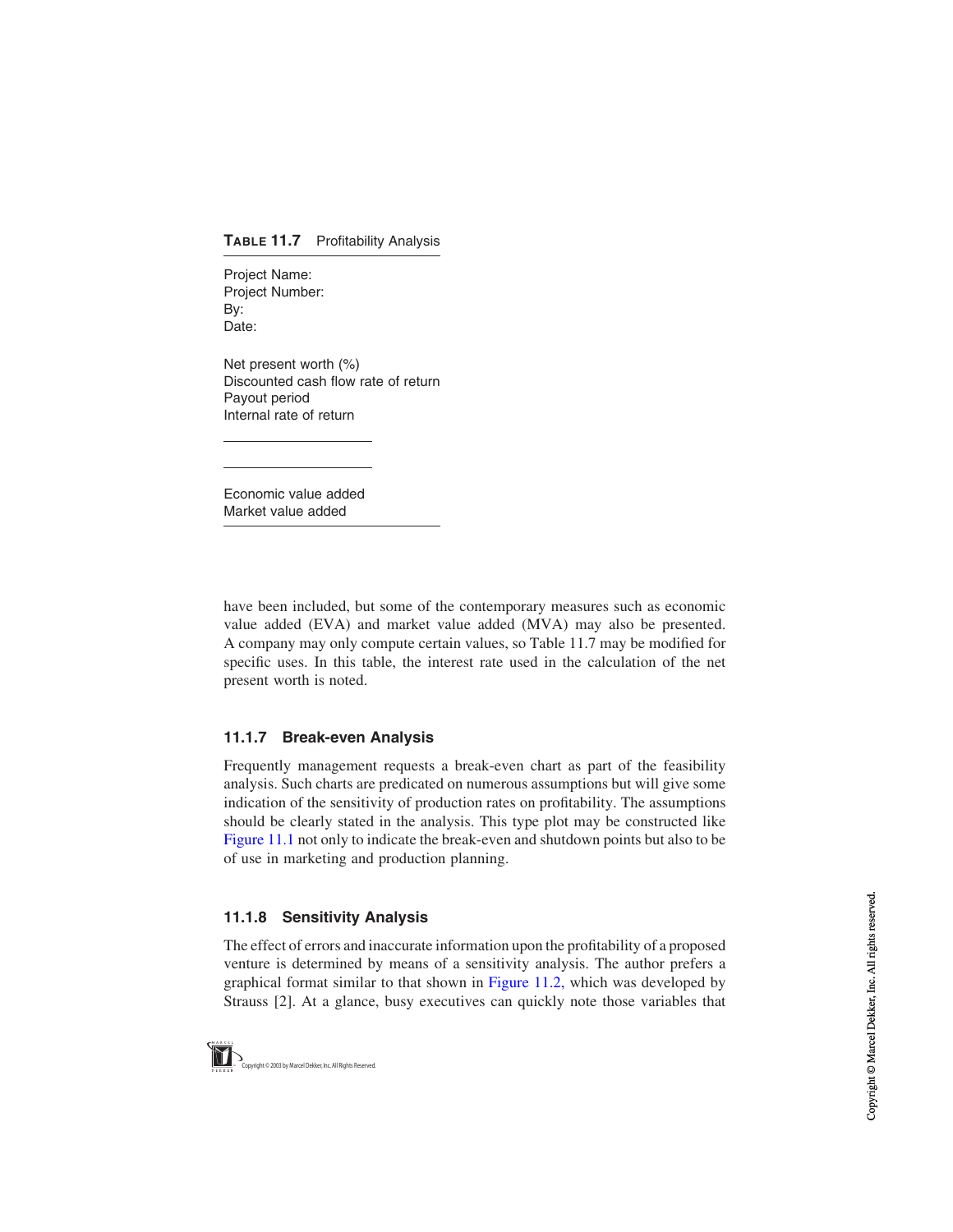<span id="page-9-0"></span>

FIGURE 11.1 Typical break-even plot.

affect profitability the most. If the data are presented in tabular format, searching through such tables can be time consuming and tedious, whereas a sensitivity plot clearly indicates the variables that need further attention.

# 11.1.9 Uncertainty Analysis

Some companies include uncertainty analysis as part of the feasibility analysis package. The objective is to determine the probability of the risk of receiving a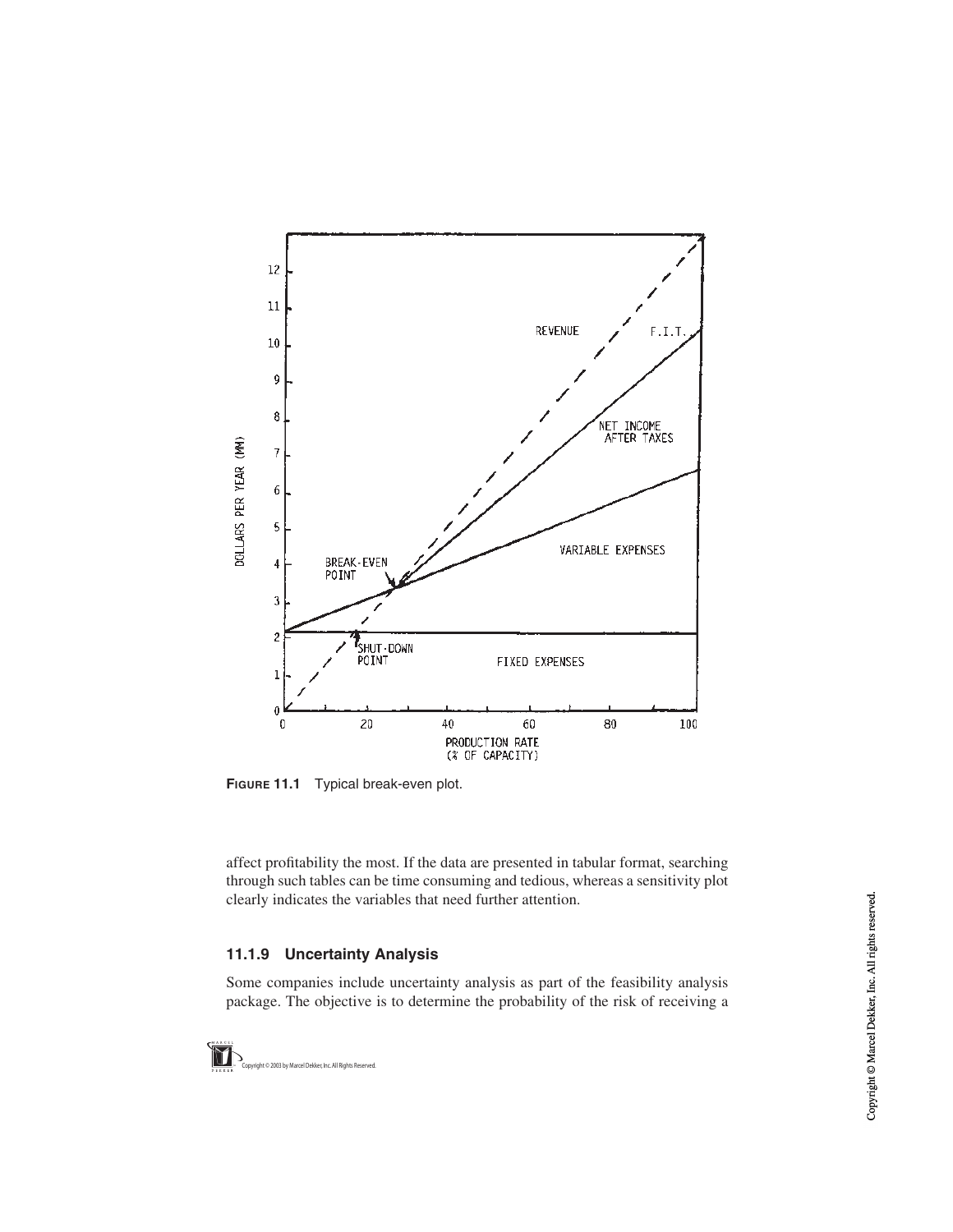<span id="page-10-0"></span>

FIGURE 11.2 Typical sensitivity analysis plot.

greater (or lesser) return on the investment predicted by the measures of profitability used. Probabilities are assigned to each variable in the analysis based upon past experience. For example, what is the probability that the proposed sales pattern will develop? Some executives believe that such studies are exercises in futility since little information regarding accurate probability distribution models for a given variable are known or can be proposed. The results of an uncertainty analysis may be presented in a plot like [Figure](#page-11-0) [11.3](#page-11-0). There are computer programs that are available that do the calculations, but the person preparing this analysis still must tell the program what probability distribution fits a certain variable.

#### 11.2 PROCEDURE

It is essential that management establish a procedure for the preparation of a feasibility analysis to ensure uniformity in reporting. The following outline of steps that might serve as a guide in gathering information for the analysis: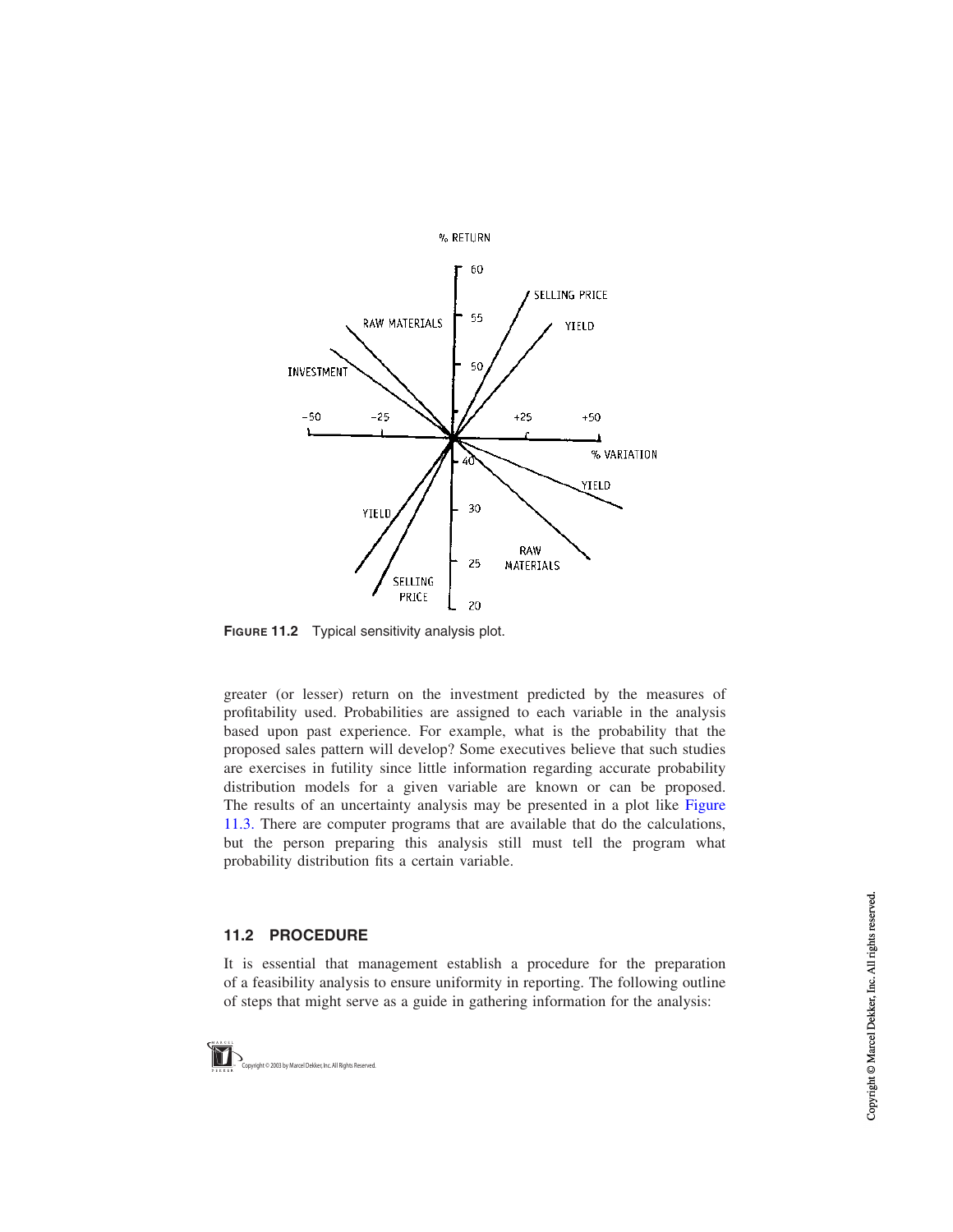<span id="page-11-0"></span>

FIGURE 11.3 Typical uncertainty analysis plot.

- 1. Assemble all the necessary forms that company policy requires for a feasibility analysis.
- 2. Determine the quality of the fixed capital investment estimate that is appropriate considering the time frame and funds available for the preparation of the analysis.
- 3. Develop or gather the data necessary for substitution in the appropriate places in the various forms.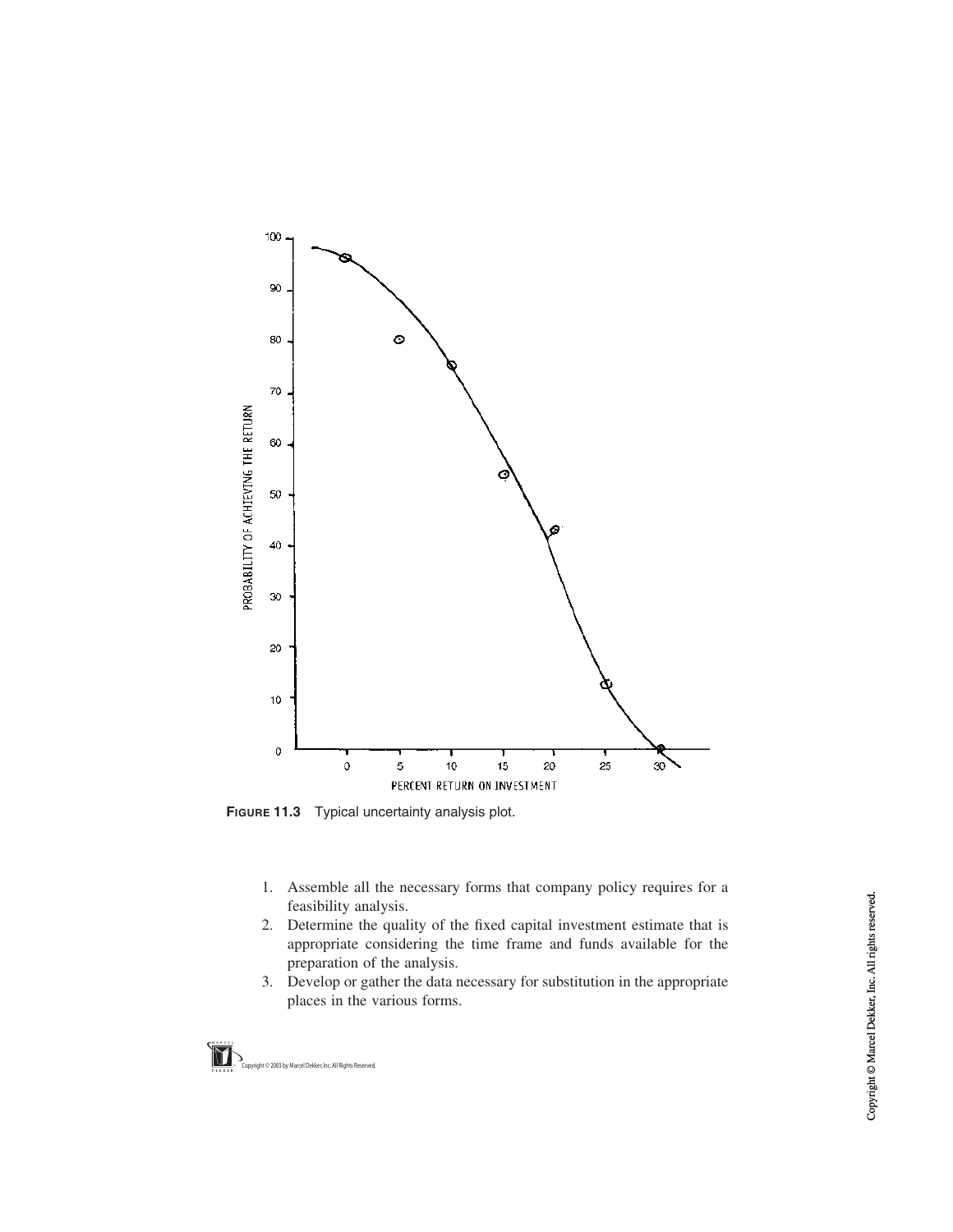4. From step 3 above, determine the economic feasibility of the venture as required.

The use of standardized forms cannot be emphasized strongly enough since they serve as a check to ensure that all requisite items have been included and that stepwise results are presented in a logical, orderly, and organized manner.

#### 11.3 FACTORS THAT AFFECT THE ACCURACY OF A FEASIBILITY ANALYSIS

#### 11.3.1 Capital Cost Estimates

The various types of cost estimates and their purported accuracies are found in Chapter 4. For example, an order-of-magnitude estimate accuracy is  $-30$  to +50%, a preliminary estimate is  $-20$  to +30%, and a detailed estimate is  $-5$ to  $+10\%$ . The basis for any estimate is equipment costs, so it is essential to use the latest cost information available and to know the data accuracy. The fixed capital investment estimate is critical since is used in the estimate of working capital, in certain items of the operating expenses, and in start-up expenses. In the preparation of this estimate, a well-defined scope must be developed consistent with the estimate data. A poorly defined scope potentially contributes to serious errors and considerable uncertainty regarding the project's feasibility.

# 11.3.2 Operating Expense Estimates

In the preparation of this estimate, it is wise to seek the advise of manufacturing personnel. Their input will help temper the estimates, minimizing guesses. These people are valuable sources with respect to labor requirements for a process. Raw material requirements can be obtained with reasonable accuracy from material balances, research reports, or pilot plant data. Utilities may be estimated from material and energy balances and the guidance of utilities supervisors with respect to prices and projected costs at a plant site.

# 11.3.3 Marketing Data

One of the largest potential sources of error is the quality of marketing information used in a feasibility estimate. Market volume is sometimes difficult to predict accurately because customers may change their requirements, use substitute products, or perhaps purchase a competitor's product. Any one of these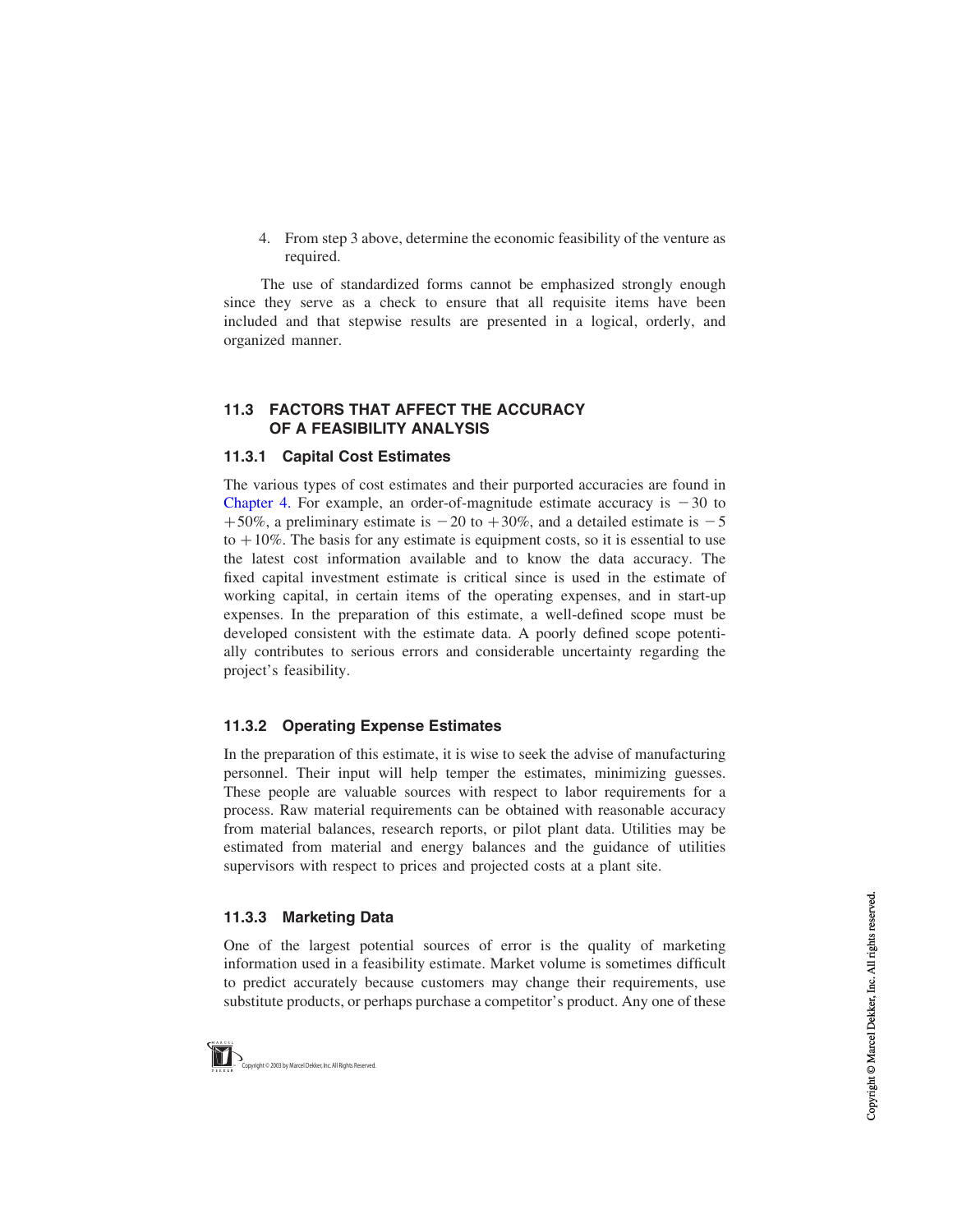items can deal a devastating blow to the estimate of sales volume. Sales price is a volatile variable since it is affected by sales volume as well as competition in the marketplace from similar or substitute products. Market volume and market price affect the return on investment to a great extent. Sensitivity analyses will show the effect of these variables on the economics of a project. Therefore, a substantial amount of effort and time should be expended to obtain the best market data possible.

#### 11.3.4 Inflation

In the mid-to late 1970s, inflation was rampant in part due to the Middle-East oil crises. If inflation is not handled properly, it can cause considerable errors in feasibility analyses. Smith [3], Jones [4], and Griest [5] are classical texts published in the late 1970s and early 1980s that deal broadly with the subject. In that time period, inflation was double digit as high as 13.5%. In the current period  $(2002 - 2003)$  it is  $1 - 2\%$  and therefore is not a source of serious error.

One school of thought suggests that a specific time be selected and all economic data for a proposed project be corrected and reported on a constantdollar basis as of that date. An alternative would be to project the inflation rate based upon past experience and near-recent trends, and then to apply to the economics of the project. Inflation rates are reported by the federal government and may be found frequently in the Wall Street Journal. One company the author knows projects inflation rates on a 6-month basis and then corrects the rate as current data become available using a movingaverage forecasting technique. Whatever approach is used, company policy will dictate a method, but inflation should not be glossed over as serious consideration must be given to its affect on capital cost and operating expense estimates.

Griest [5] summarized the effects of inflation upon evaluations as follows:

- . Inflation does affect the profitability of a project, reflecting unfavorably upon the net present worth.
- . Inflation can change the order of preference of project selection in a capital budgeting decision.
- . Inflation may be built into the discount rate used in calculating the net present worth.
- . If inflation is a variable in an analysis, then it can be handled statistically in an uncertainty analysis.
- . High rates of inflation tend to improve the attractiveness of a lease alternative relative to capital investment in a lease-purchase study.
- . Higher rates of inflation, in general, tend to favor lower capital projects.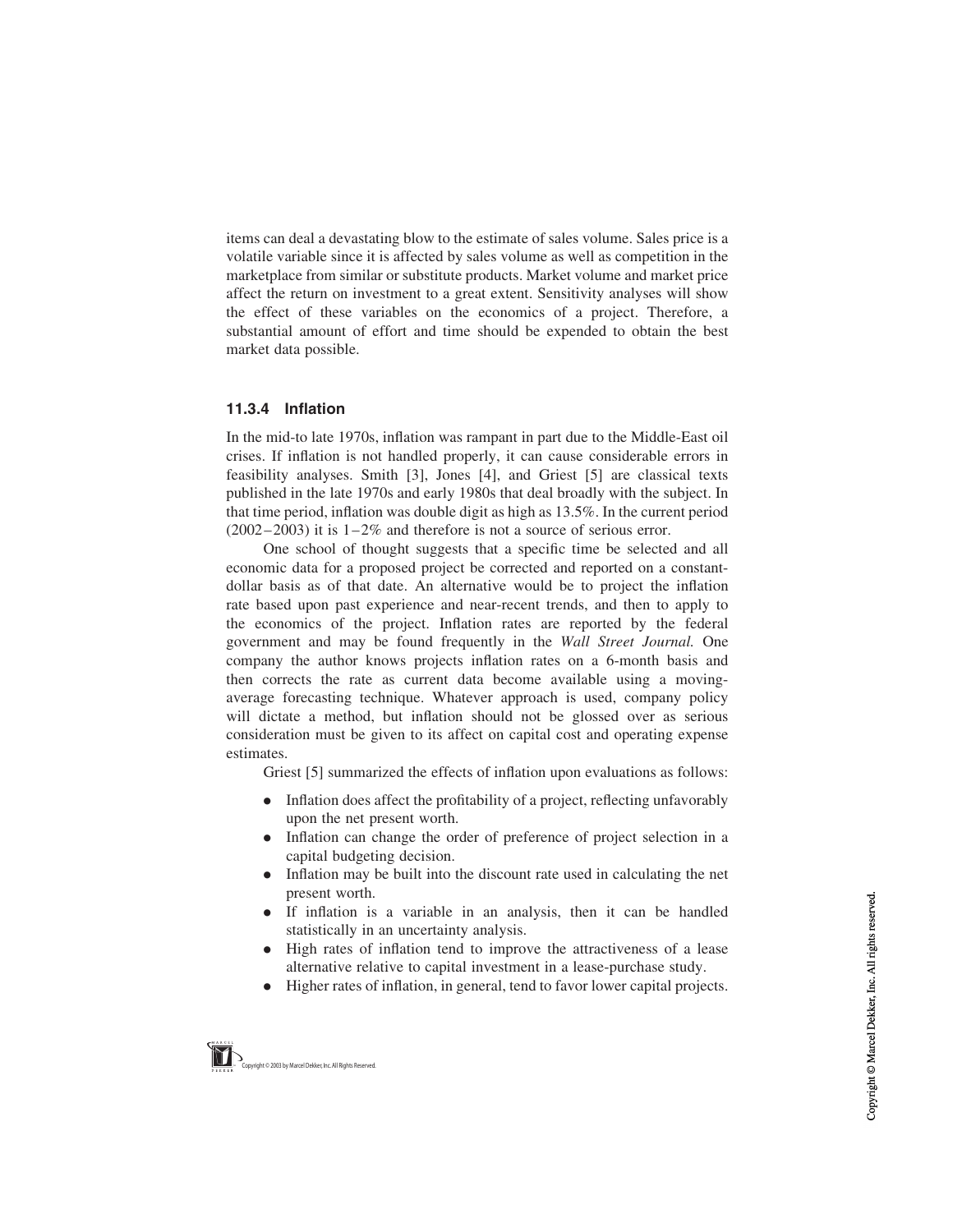# 11.3.5 Depreciation

Through the years depreciation methods have been revised by Congress and the Internal Revenue Service. These revisions occurred whenever the economy was depressed, and the intent of the revisions was to stimulate the economy by hopefully encouraging capital spending. Write-off periods were shortened, which increased the cash flow in the early years of a project. The depreciation model used can drastically alter the cash flow patterns affecting the feasibility analysis. As of 2003, straight-line or the Modified Accelerated Cost Recovery System (MACRS) are the methods presently used [6].

# 11.3.6 Production Rate

The amount of material produced by a company is highly dependent on the marketing data. From these data, production schedules are prepared. Should the market volume decrease, the company will quickly build inventories that may result in an economically unhealthy situation unless the production is decreased. Such a move may be below an economically attractive operating rate. Many processes require operation at 50 – 60% of rated capacity to break even, and operation at 100% of capacity may not always be possible. A break-even chart is often included in a feasibility analysis so that at a glance management may observe the effect of changing production rates upon the profitability of a project.

# 11.3.7 Tax Credits

Investment tax credits have been allowed by the Internal Revenue Service under specified conditions at various times. Although tax credits based upon investment in manufacturing equipment did alter the cash flow of a project, in many cases it did not have the strong influence that revisions to depreciation had upon a project's feasibility. The reader should be aware of the latest tax credits since they have been allowed and discontinued frequently over the past several decades.

# 11.3.8 Concluding Comments

In this chapter, the information needed to prepare a feasibility analysis has been presented. This information includes a capital cost estimate, operating expense estimate, cash flow analysis, project profitability, sensitivity and uncertainty analysis. It should be mentioned that the information may be modified depending upon management's requirements, so not every feasibility study will contain the information in this chapter. One should recognize that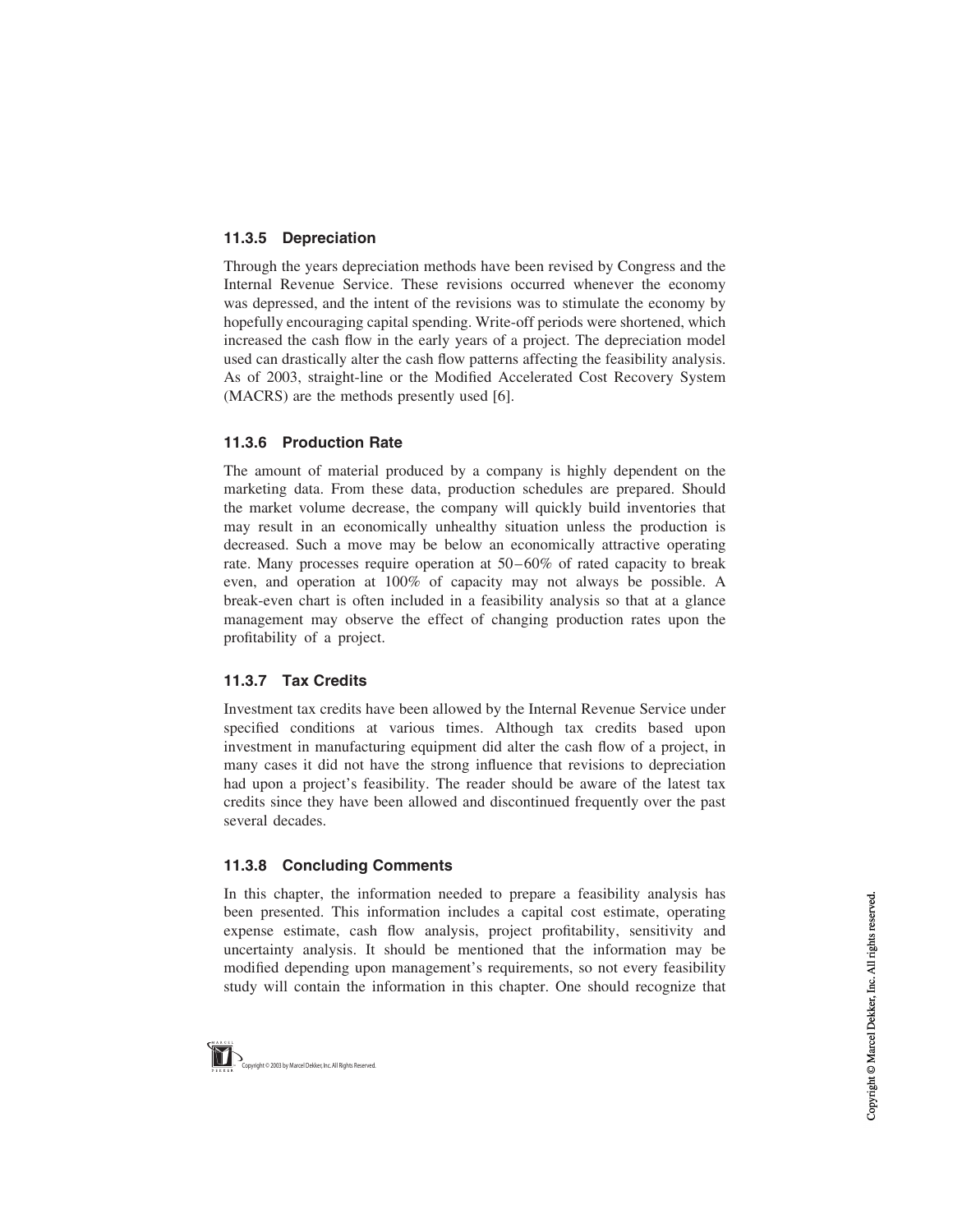all the calculations are based upon estimates that are subject to error. It is therefore essential to determine what affect potential errors have upon the results of the study. Such information is obtained from sensitivity and an uncertainty analysis.

As mentioned previously in Chapter 9, besides the quantitative results, qualitative factors must be considered in the decision-making process.

#### 11.4 EXAMPLE OF A FEASIBILITY ANALYSIS

#### Example 11.1

#### Problem Statement:

Nue Chemical, Inc. is a small company that produces a wide variety of specialty chemicals for various customers. In 1999, it was considering the manufacture of an additive for use in the plastics industry. At that time, a market survey indicated that the project did not meet Nue's profitability requirements so the project was shelved.

In late 2002, Nue Chemical was acquired by Fusible Plastics, a large plastics manufacturer. Fusible wanted to integrate backward to raw materials so that the company could gain a better market and profitability position. Since the acquisition, Fusible has been reviewing the profit picture for all products in the acquisition. The marketing department of Fusible has prepared the following 10-year market information for the additive.

| Year | Potential sales, MM lb/yr | Estimated sales price, \$/lb |
|------|---------------------------|------------------------------|
| 2004 | 40.0                      | 0.50                         |
| 2005 | 42.0                      | 0.50                         |
| 2006 | 45.0                      | 0.52                         |
| 2007 | 48.0                      | 0.52                         |
| 2008 | 50.0                      | 0.55                         |
| 2009 | 50.0                      | 0.56                         |
| 2010 | 47.0                      | 0.50                         |
| 2011 | 45.0                      | 0.48                         |
| 2012 | 40.0                      | 0.47                         |
| 2013 | 35.0                      | 0.45                         |

The process to manufacture the additive involves fluids only. The delivered equipment cost of the process equipment as of January 1, 2003 is as follows: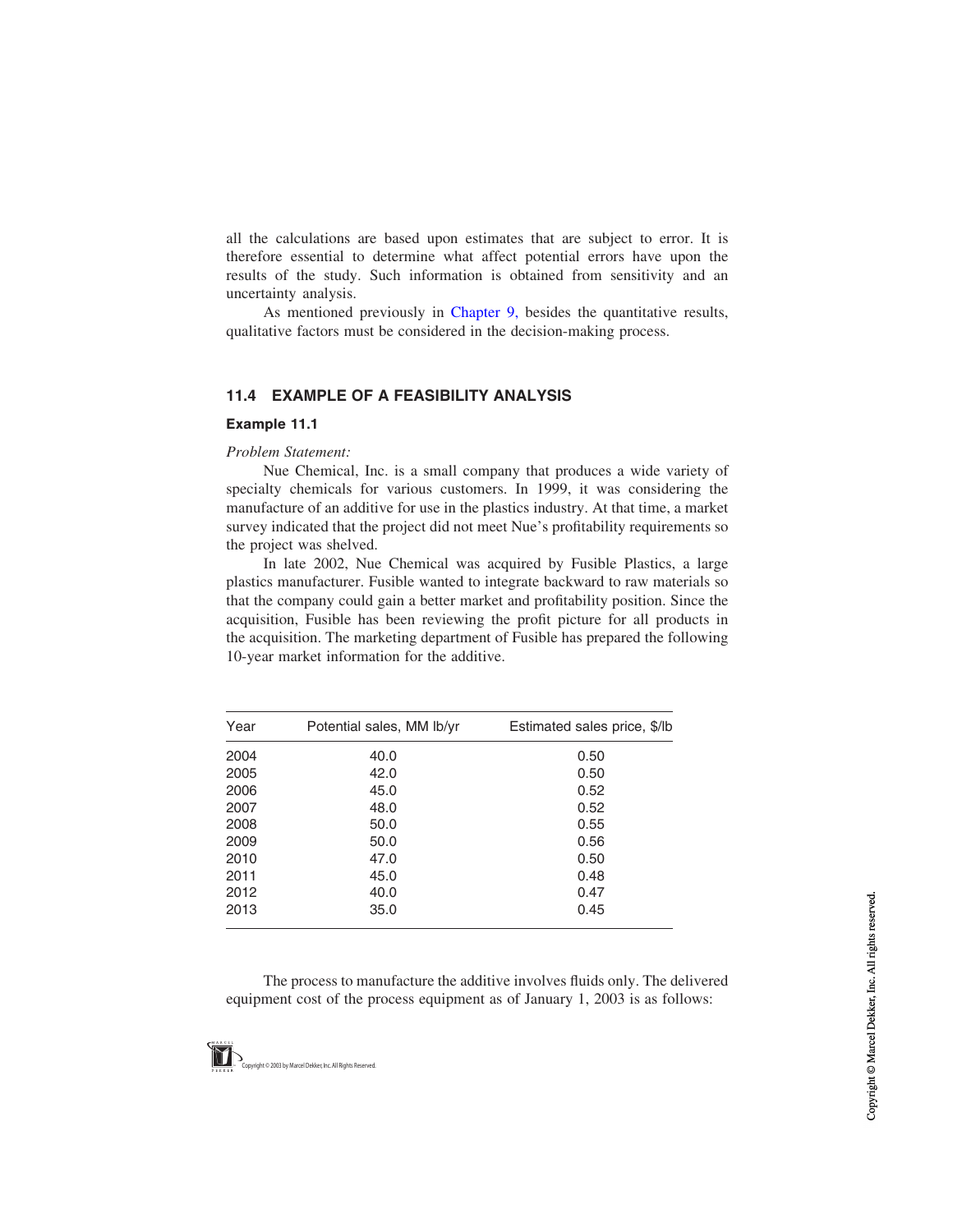| Item                    | Delivered equipment cost |
|-------------------------|--------------------------|
| Tanks                   | \$230,000                |
| Pumps                   | 75,000                   |
| Heat exchangers         | 525,000                  |
| <b>Filters</b>          | 120,000                  |
| Reactors                | 1,200,000                |
| Miscellaneous equipment | 350,000                  |
| Total                   | \$2,500,000              |

(Note: The delivered equipment cost includes cost differentials for materials of construction).

The company uses the Chemical Engineering cost index to update costs. For the future, management suggests a 5% per year inflation rate. Land for this project may be considered negligible but working capital may be taken as 15% of the total capital investment. Apex Contractors, Inc. has prepared a definitive estimate of the fixed capital investment of \$12 million for a 50MM lb/yr plant. The equipment is to be purchased and installed over a 2 year period prior to startup which is expected to be in early 2004.

Chlorine is used in the manufacture of the additive and is supplied by Fusible's old small 200 ton/day plant located adjacent to the proposed new additive. Ten tons of chlorine per day is used in the manufacture of the additive. The total capital investment of the chlorine facility is carried on the books at \$10 million.

Operating expenses for the proposed new additive unit are:

| Raw materials           | \$0.12/lb product                                                                                                   |
|-------------------------|---------------------------------------------------------------------------------------------------------------------|
| Utilities               | \$0.03/lb product through 2007 and \$0.045<br>thereafter                                                            |
| Labor and supervision   | \$0.05/lb product through 2008 and \$0.06<br>thereafter                                                             |
| Maintenance             | 6%/yr of the fixed capital investment                                                                               |
| Other direct expenses   | \$0.01/lb product                                                                                                   |
| Depreciation            | 7-year straight line for operating expenses<br>and 7-year MACRS for cash flow<br>analysis with half-year convention |
| Other indirect expenses | \$0.01/lb product                                                                                                   |
| General overhead        | \$0.02/lb product                                                                                                   |

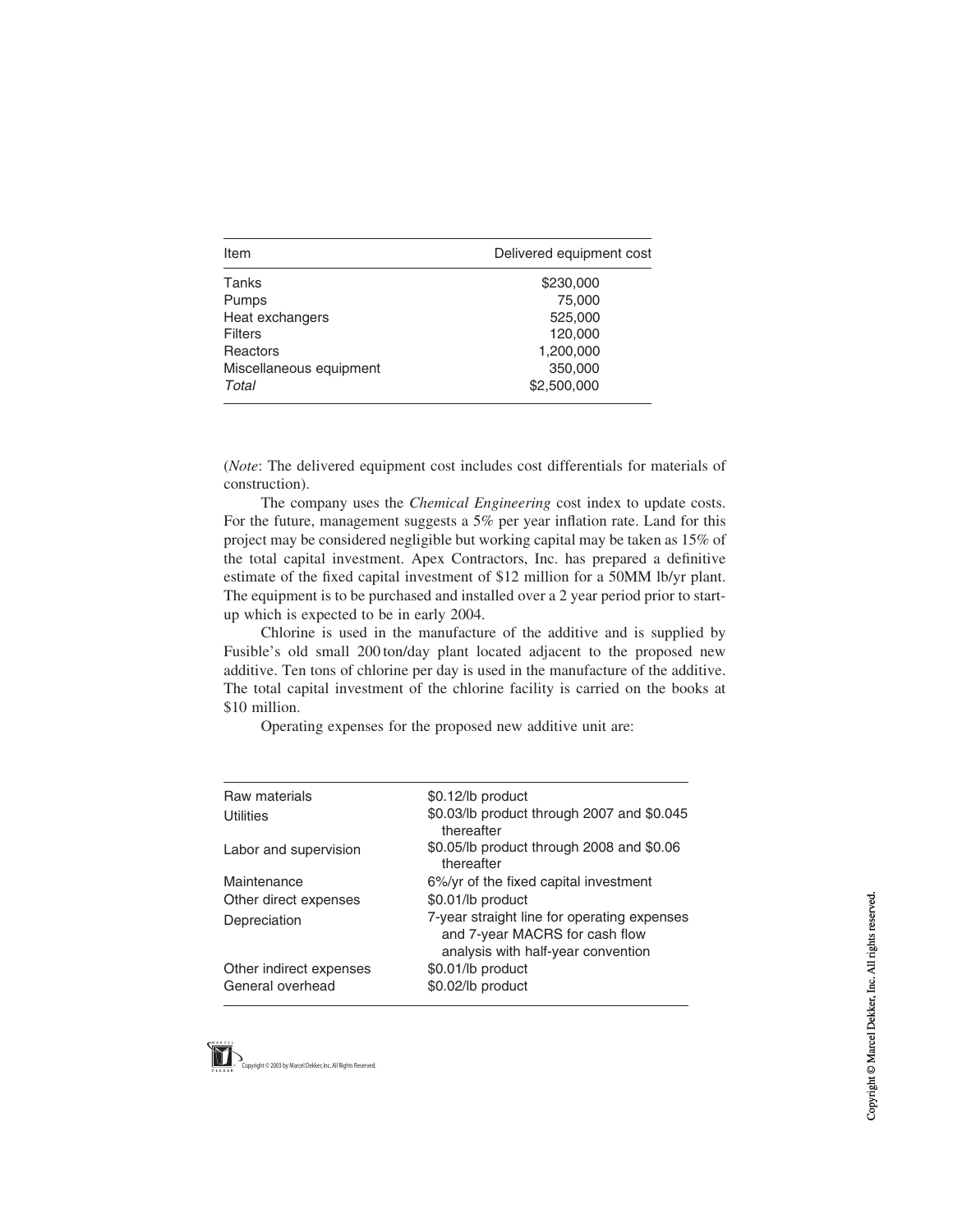You may assume all product made is sold.

At this stage of consideration, unless a project has a positive 25% NPW after taxes,the venture will not be considered further. The federal income Tax rate is 35%.

To conform to Fusible's company standard evaluation procedure, the following components of a feasibility study are required:

- a. An estimate of the total capital investment for the venture as of January 1, 2004
- b. Annual operating expenses for all production rates
- c. An estimate of the profitability by the DCF rate of return method using the 7-year MACRS depreciation and continuous interest
- d. The NPW at 25% for the venture
- e. Cash position chart for the proposed project
- f. Payout period at 25% interest
- g. A sensitivity analysis based upon a 50 MM lb/yr plant capacity to determine the effect of the following variables upon the rate of return:
	- 1. Sales price with a  $\pm$  15% variation
	- 2. Sales volume with a  $\pm$  15% variation
	- 3. Raw material costs with a  $\pm$  15% variation
	- 4. Fixed capital investment with a  $\pm 15\%$  variation

Based upon your analysis, what recommendation would you make to management concerning the proposed venture? Substantiate your answer(s) with numerical results.

#### Solution:

a. Estimate of the total capital investment as of January 1, 2004. Apex Contractors, Inc. have submitted a detailed estimate of the fixed capital investment in the amount of \$12 million that may have an inherent error of  $-5$  to  $+15\%$ . As a matter of policy, it would be wise to also estimate the fixed capital investment using the Lang, Hand, Brown, and Chilton methods and compare the result with the Apex figure. (These shortcut methods can be used to obtain a preliminary figure before the outside contractor submits his estimate.)

LANG METHOD: Because the date of the delivered equipment price was January 1, 2003, an inflation factor of 1.05 must be included in the following methods. The Lang factor for a fluid processing plant is 4.74 [\(Table 4.9\)](#page-25-0) times the delivered equipment costs. Therefore the fixed capital investment by this method is

 $$2.5MM)(4.74)(1.05) = $12.5 MM$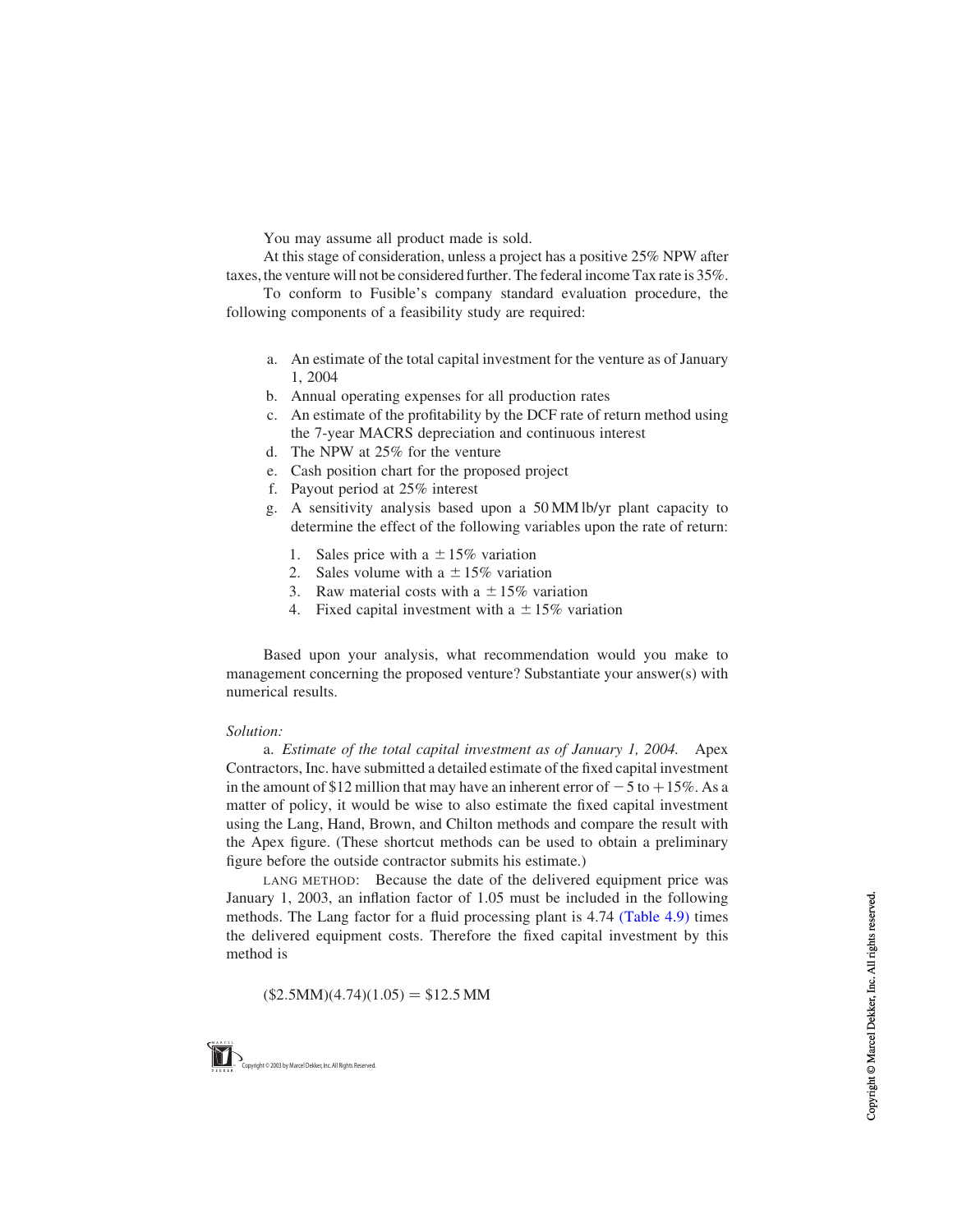HAND METHOD: This method involves the use of different factors for each type of equipment. The factors are found in [Table 4.10.](#page-27-0)

| Item                 | Delivered price | factor | Component cost |
|----------------------|-----------------|--------|----------------|
| Tanks                | \$230,000       | 4.0    | \$920,000      |
| Pumps                | 75,000          | 4.0    | 300,000        |
| Heat exchangers      | 525,000         | 3.5    | 1,838,000      |
| <b>Filters</b>       | 120,000         | 4.0    | 480,000        |
| Reactors             | 1,200,000       | 4.0    | 4,800,000      |
| <b>Miscellaneous</b> | 350,000         | 4.0    | 1,400,000      |
| Total                | \$2,500,000     |        | \$9,738,000    |

The total component cost is multiplied by the inflation factor to bring costs to January 1, 2003:

 $$9,738,000(1.05) = $10,225,000$ 

The fixed capital investment will be rounded off to \$10,200,000.

BROWN METHOD: The Brown method has factors for materials of construction, but in this problem statement mention was made that the costs of the materials of construction were included in the delivered equipment cost. This method is described in Section 4.3.2.4, and the factors are presented in [Table 4.12](#page-23-0).

| Item                   | Delivered equipment cost | Factor           | Component cost |
|------------------------|--------------------------|------------------|----------------|
| Tanks                  | \$230,000                | 3.5              | \$805,000      |
| Pumps                  | 75,000                   | 5.0              | 375,000        |
| <b>Heat Exchangers</b> | 525,000                  | 3.5              | 1,838,000      |
| <b>Filters</b>         | 120,000                  | 2.4              | 288,000        |
| Rectors                | 1,200,000                | 4.2              | 5,040,000      |
| Miscellaneous          | 350,000                  | 4.0 <sup>a</sup> | 1,400,000      |
| Total                  | \$2,500,000              |                  | \$9,746,000    |

a Estimated factor.

The fixed capital investment by this method is

 $$9,746,000(1.05) = $10,233,000$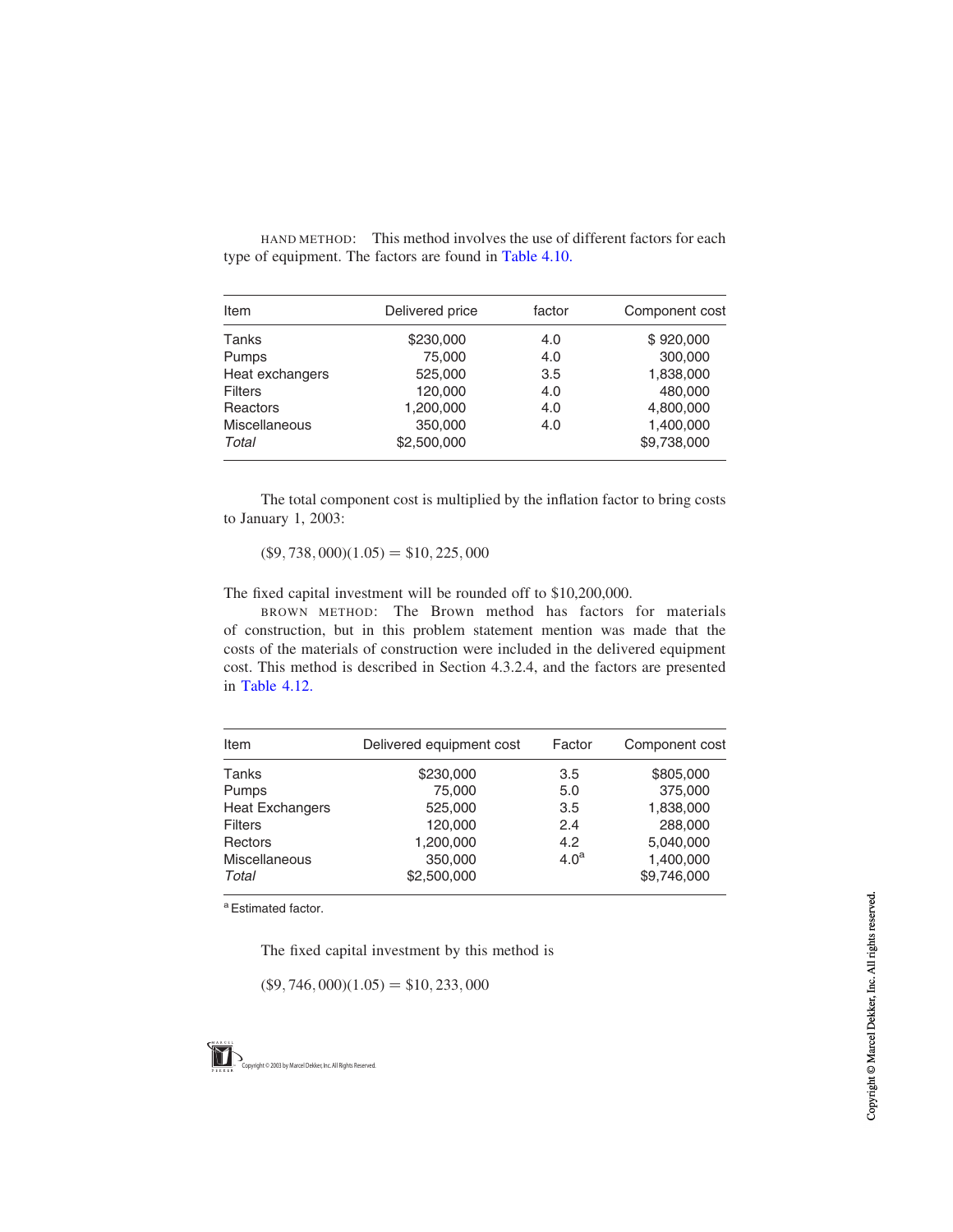#### CHILTON METHOD:

| Item no. | Item                                     | $%$ of item | Factor | Component cost |
|----------|------------------------------------------|-------------|--------|----------------|
| 1.       | Delivered equipment                      |             | 1.0    | \$2,500,000    |
| 2.       | Installed equipment                      |             | 1.43   | 3,575,000      |
| 3.       | Process piping (fluid)                   | 2           | 0.60   | 2,145,000      |
| 4.       | Instrumentation (extensive)              | 2           | 0.20   | 715,000        |
| 5.       | <b>Buildings and site</b><br>development | 2           | 0.20   | 715,000        |
| 6.       | Auxiliaries (minor)                      | 2           | 0.03   | 107,000        |
| 7.       | Outside lines (minor)                    | 2           | 0.03   | 107,000        |
| 8.       | Total physical plant cost                |             |        | \$7,364,000    |
| 9.       | Engineering (simple)                     | 8           | 0.25   | 1,841,000      |
| 10.      | Contingencies (firm)                     | 8           | 0.15   | 1,105,000      |
| 11.      | $Size > $2.5$ MM                         | 8           | 0.03   | 221,000        |
| 12.      | Total fixed capital<br>investment        |             |        | \$10,531,000   |

The fixed capital investment may be rounded to \$10,500,000.

The estimates of the fixed capital investment by the various methods are:

| Lang                    | \$12,500,000 |
|-------------------------|--------------|
| Hand                    | 10.200.000   |
| <b>Brown</b>            | 10,233,000   |
| Chilton                 | 10.500.000   |
| <b>Apex Contractors</b> | 12.000.000   |

The costs obtained by the Hand, Brown, and Chilton methods produce similar results and this might be expected as the methods are somewhat similar in nature. If the errors in each method are considered, the estimates of the fixed capital investment are close. The Lang method gives a result very similar to the one from Apex Contractor, but the errors in the Lang method are greater than the method used by Apex. Because Apex's is a more detailed estimate, its figure will be used in the rest of the feasibility study. These results may be a coincidence.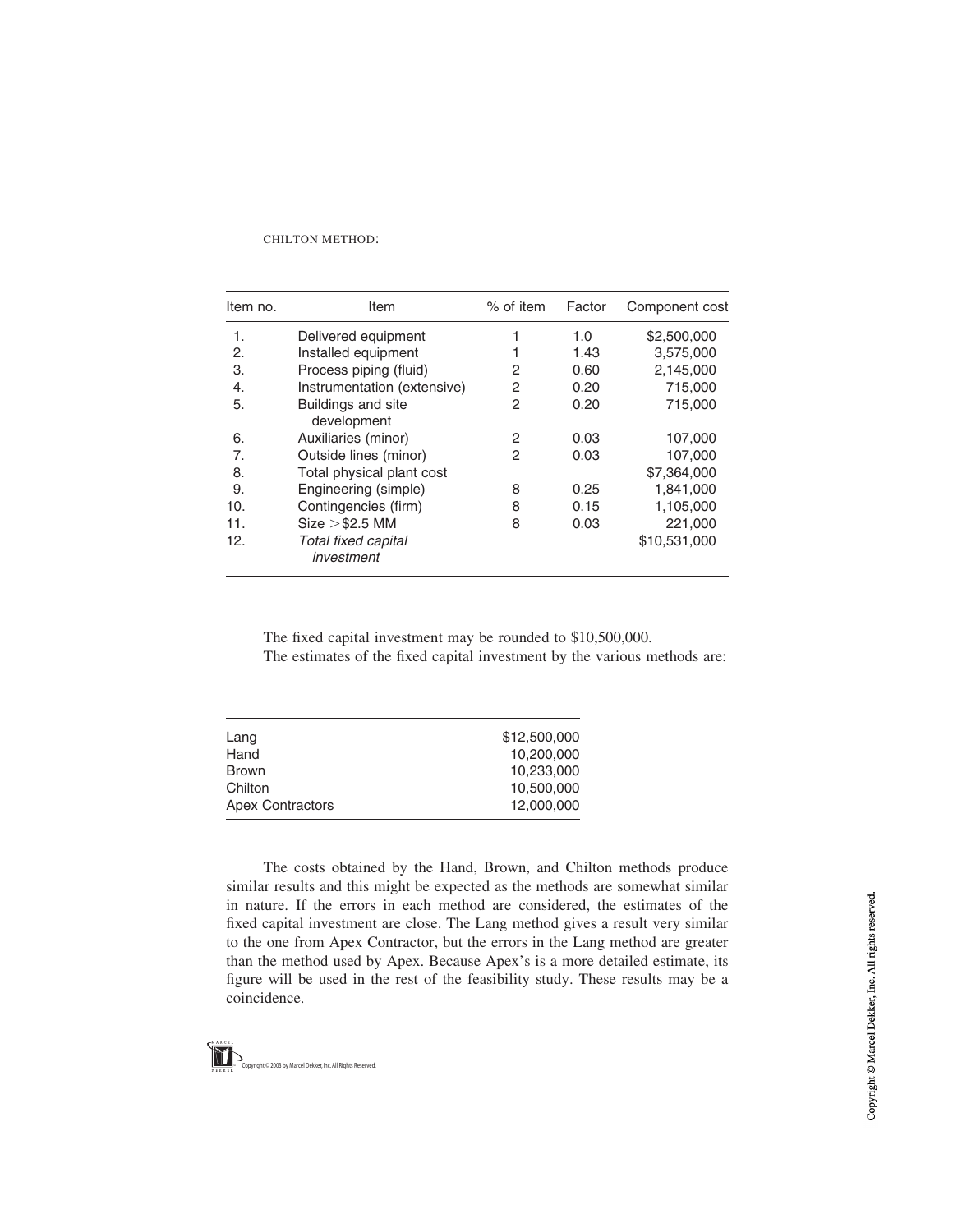Therefore, the total capital investment is

| Item                     | Investment   |
|--------------------------|--------------|
| Land                     | \$0          |
| Fixed capital investment | 12.000.000   |
| Allocated capital        |              |
| (10/200)(\$10,000,000)   | 500,000      |
| Working capital          | 2,200,000    |
| All other items          | O            |
| Total capital investment | \$14.700.000 |

b. Operating expenses. The most efficient way to present the results of these calculations is in an electronic spreadsheet. In this form, it permits the user to develop many different scenarios. The results may be found in [Table 11.8.](#page-21-0)

c and d. Cash flow analysis and NPW and IRR calculations.

The next step in a feasibility study is to develop a cash flow analysis. Again, like the operating expenses, it is advisable and more efficient to present this analysis as an electronic spreadsheet. The cash flow analysis is found in [Table 11.9.](#page-22-0)

Fusible requires a NPW method at a 25% interest rate to consider a project for funding at this stage. From [Table 11.10,](#page-23-0) the NPW at 25% is a positive \$9,858,000; therefore, the projects meets the company's profitability requirements. Also, from Table 11.10, the IRR is 36.40% and this is very good. Detailed calculations are summarized in Table 11.10.

e. Cash position chart. A cumulative cash position chart can be constructed for this project from the cash flow analysis, Table 11.9. The plot is presented in [Figure 11.4](#page-24-0).

f. Payout period at 25% interest. The payout period with interest can be obtained by interpolating in the cumulative cash flow in Table 11.9 or from the plot, Figure 11.4. The payout period with 25% interest found by interpolation is 2.2 years. A 2 to 3 year payout period is reasonable for this project at this time.

g. Sensitivity analysis. With the aid of electronic spreadsheets for the operating expenses and the cash flow analysis, a sensitivity analysis can be prepared. Some companies prefer the results as a plot, similar to the Strauss chart or as a "tornado" plot [see Chap. 10 for the details of these charts.] Some companies prefer the results in both tabular and graphical format but Fusible prefers the result in the form of a sensitivity plot, like the Strauss chart, [Figure 11.5.](#page-24-0)

h. Uncertainty analysis. Fusible does not require a Monte Carlo uncertainty analysis for this problem.

i. Concluding comments. The project meets Fusible's criteria for investment with respect to NPW and POP. The recommendation to management is to confirm the marketing, capital investment, and operating expense estimates and if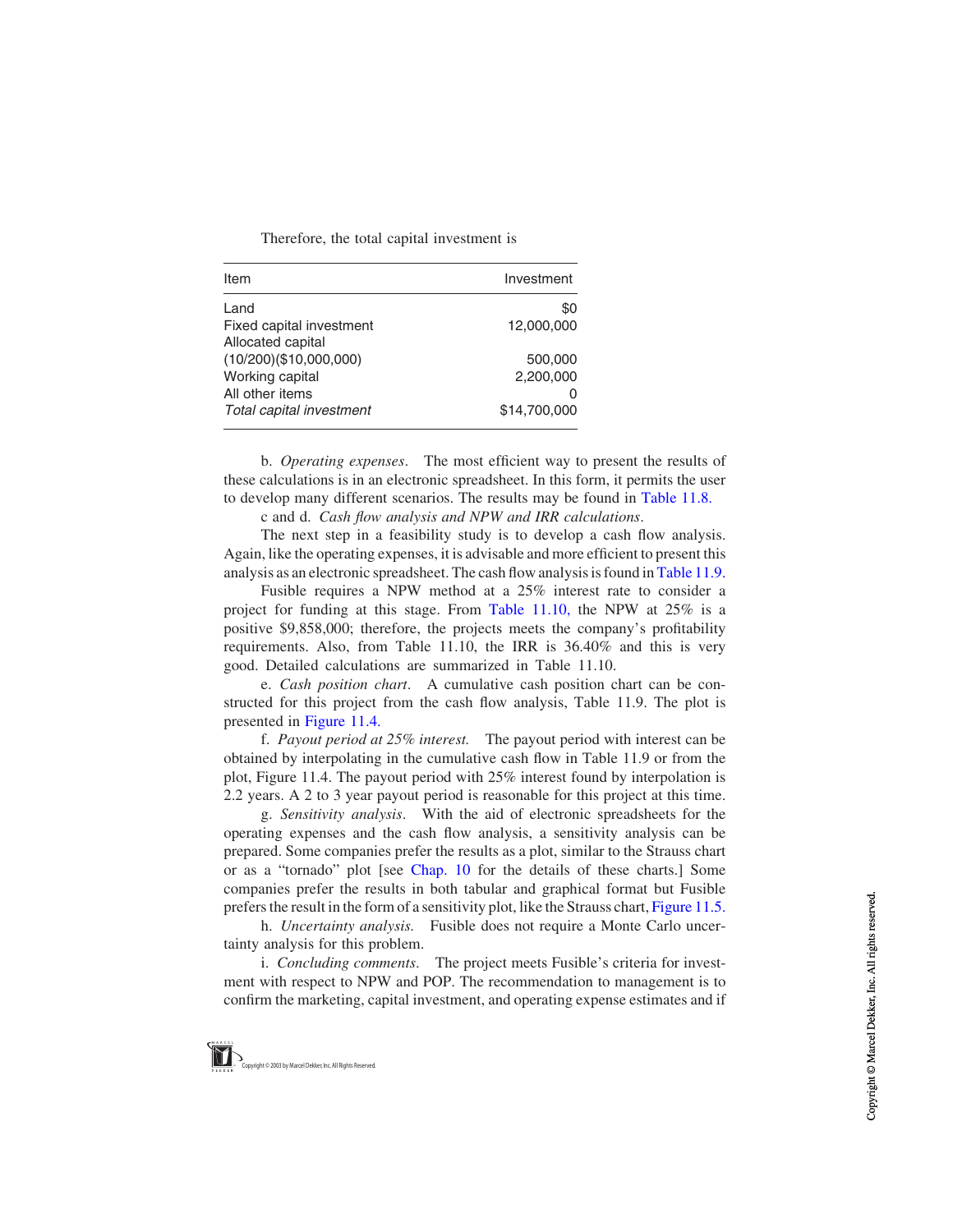| Production (MM lb/yr):<br>Fixed capital, \$M<br>Date:<br>By | 40.0<br>12,000<br>07/12<br><b>JRC</b> | 42.0   | 45.0   | 48.0   | 50.0   | 50.0   | 47.0   | 45.0   | 40.0   | 35.0  |
|-------------------------------------------------------------|---------------------------------------|--------|--------|--------|--------|--------|--------|--------|--------|-------|
| Year                                                        | 2004                                  | 2005   | 2006   | 2007   | 2008   | 2009   | 2010   | 2011   | 2012   | 2013  |
| Raw materials                                               | 4,800                                 | 5,040  | 5,400  | 5,760  | 6,000  | 6,000  | 5,640  | 5,400  | 4,800  | 4,200 |
| <b>Utilities</b>                                            | 1,200                                 | 1,260  | 1,350  | 1,440  | 2,250  | 2,250  | 2,115  | 2,025  | 1.800  | 1,575 |
| Labor and supervision                                       | 2,000                                 | 2,100  | 2,250  | 2,400  | 2,500  | 3,000  | 2,820  | 2,700  | 2,400  | 2,100 |
| Maintenance                                                 | 720                                   | 720    | 720    | 720    | 720    | 720    | 720    | 720    | 720    | 720   |
| Other directs                                               | 400                                   | 420    | 450    | 480    | 500    | 500    | 470    | 450    | 400    | 350   |
| <b>Total directs</b>                                        | 9,120                                 | 9,540  | 10,170 | 10,800 | 11,970 | 12,470 | 11,765 | 11,295 | 10,120 | 8,945 |
| Depreciation                                                | 857                                   | 1,715  | 1,715  | 1,714  | 1,715  | 1,714  | 1,715  | 856    | 0      | 0     |
| Other indirects                                             | 400                                   | 420    | 450    | 480    | 500    | 500    | 470    | 450    | 400    | 350   |
| Total indirects                                             | 1,257                                 | 2,135  | 2,165  | 2,194  | 2,215  | 2,214  | 2,185  | 1,306  | 400    | 350   |
| Total manufacturing<br>expense                              | 10,377                                | 11675  | 12,335 | 12,994 | 14,185 | 14,684 | 13,950 | 12,601 | 10,520 | 9,295 |
| General overhead                                            | 800                                   | 840    | 900    | 960    | 1000   | 1000   | 940    | 900    | 800    | 700   |
| Total operating expense                                     | 11177                                 | 12515  | 13235  | 13,954 | 15185  | 15,684 | 14890  | 13501  | 11320  | 9995  |
| Depreciation                                                | 857                                   | 1,715  | 1,715  | 1,714  | 1,715  | 1,714  | 1,715  | 856    | 0      | 0     |
| Cash operating expense                                      | 10,320                                | 10,800 | 11,520 | 12,240 | 13,470 | 13,970 | 13,175 | 12,645 | 11320  | 9995  |

<span id="page-21-0"></span>**TABLE 11.8** Operating Expenses for Example 11.1 (All Monetary Amounts are in \$M)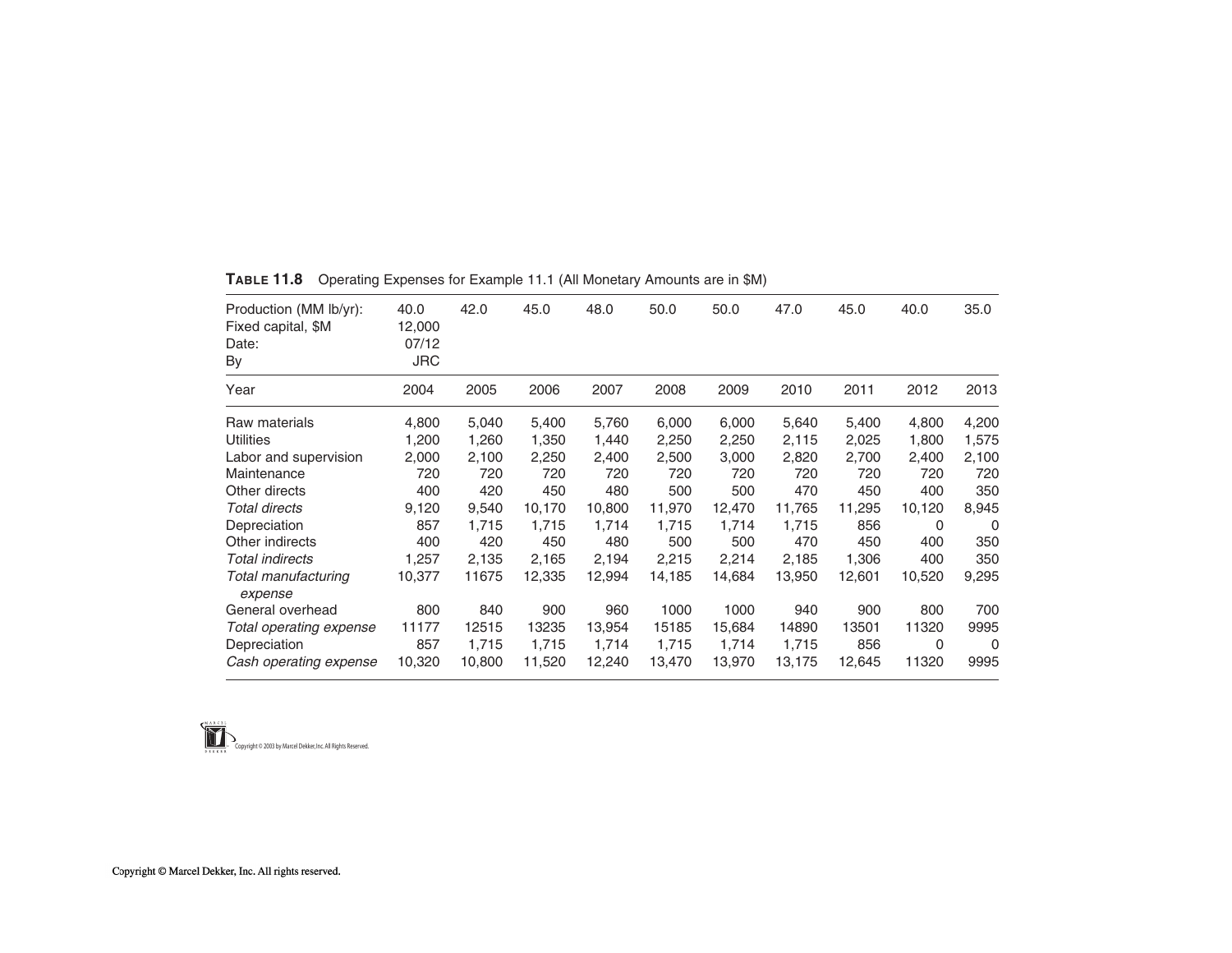| Year                                                     | 2004     | 2005   | 2006   | 2007   | 2008   | 2009   | 2010   | 2011   | 2012        | 2013                    |
|----------------------------------------------------------|----------|--------|--------|--------|--------|--------|--------|--------|-------------|-------------------------|
| Production,<br>MM lb/yr                                  | 40.0     | 42.0   | 45.0   | 48.0   | 50.0   | 50.0   | 47.0   | 45.0   | 40.0        | 35.0                    |
| <b>Fixed capital</b><br>investment, \$M                  | \$12,000 |        |        |        |        |        |        |        |             |                         |
| Sales                                                    | 20,000   | 21,000 | 23,400 | 24,960 | 27,500 | 28,000 | 23,500 | 21,600 | 18,800      | 15,750                  |
| Cash operating<br>expenses                               | 10,320   | 10,800 | 11,520 | 12,240 | 13,470 | 13,970 | 13,175 | 12,645 | 11,320      | 9,995                   |
| Operating income                                         | 9,680    | 10,200 | 11,880 | 12,720 | 14,030 | 14,030 | 10,325 | 8,955  | 7,480       | 5,755                   |
| Depreciation                                             | 1,715    | 2,939  | 2,099  | 1,499  | 1,072  | 1,070  | 1.072  | 535    | 0           | 0                       |
| Net profit before<br>taxes                               | 7,965    | 7,261  | 9,781  | 11,221 | 12,958 | 12,960 | 9,253  | 8,420  | 7,480       | 5,755                   |
| Federal income<br>tax, 35%                               | 2,788    | 2,541  | 3,423  | 3,927  | 4,535  | 4,536  | 3,239  | 2,947  | 2,618       | 2,014                   |
| Net profit after<br>taxes                                | 5,177    | 4,720  | 6,358  | 7,294  | 8,423  | 8,424  | 6,015  | 5,473  | 4,862       | 3,741                   |
| Depreciation                                             | 1,715    | 2939   | 2,099  | 1,499  | 1,072  | 1,070  | 1,072  | 535    | $\mathbf 0$ | 0                       |
| Cash flow<br>Capital recovery<br>End of project<br>value | 6,892    | 7,659  | 8,457  | 8,793  | 9,495  | 9,494  | 7,086  | 6,008  | 4,862       | 3,741<br>2,200<br>5,941 |

<span id="page-22-0"></span>TABLE 11.9 Cash Flow Analysis for Example 11.1 (All Cash Flow Items are in \$M)

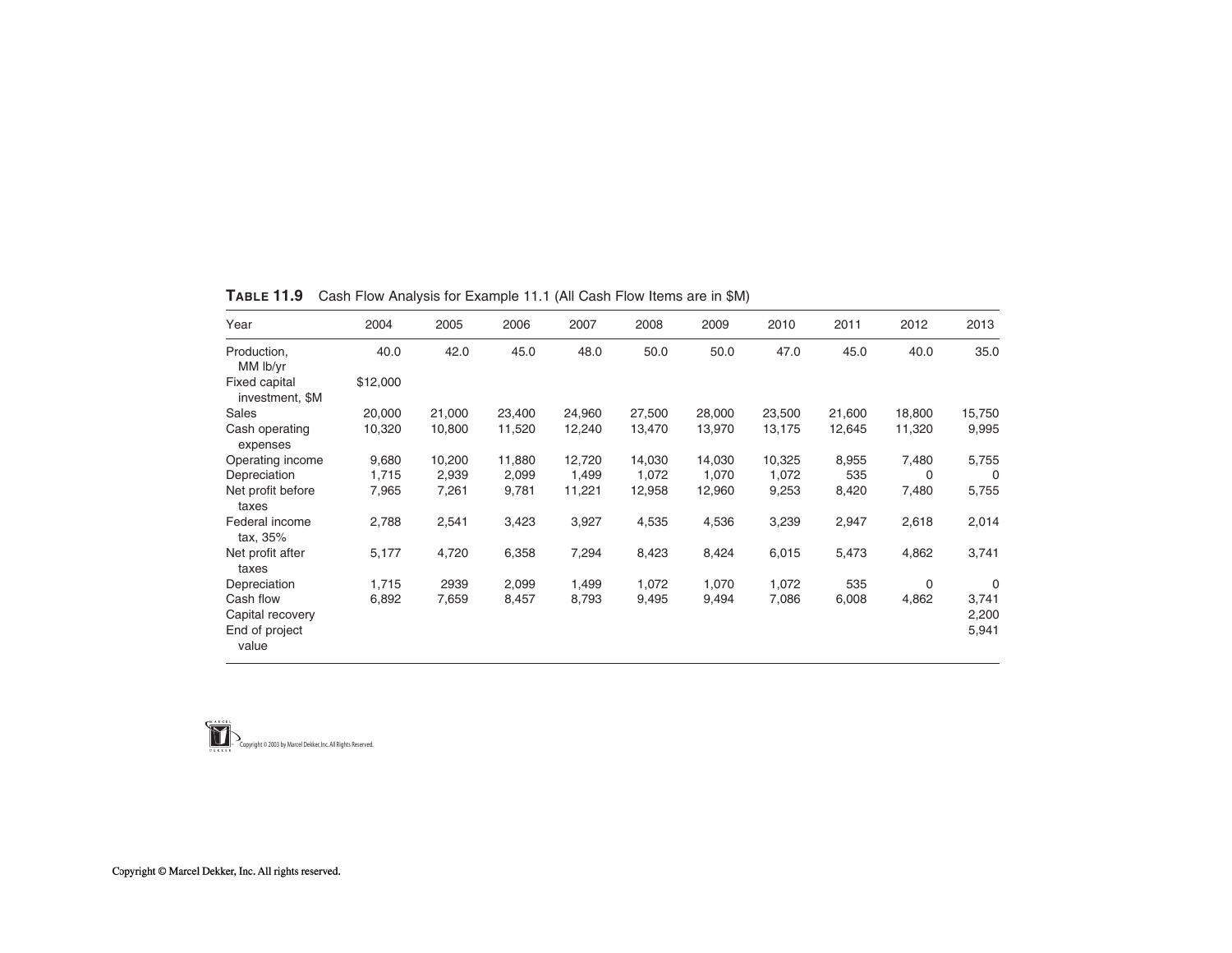| Time, yr  | Item                                           | Cash flow | Factor at 25%<br>interest | Cash<br>flow $25%$ | Factor at 35%<br>interest                            | Cash<br>flow $35%$ | Factor at<br>40%<br>interest | Cash<br>flow $40%$ |
|-----------|------------------------------------------------|-----------|---------------------------|--------------------|------------------------------------------------------|--------------------|------------------------------|--------------------|
| $-2$      | Fixed capital<br>investment                    | $-12,000$ | 1.297                     | $-15,564$          | 1.448                                                | $-17,376$          | 1.532                        | $-18,384$          |
| 0         | Work $+$ allocation<br>capital                 | $-2,700$  | 1.000                     | $-2,700$           | 1.000                                                | $-2,700$           | 1.000                        | $-2,700$           |
| 1         | Cash flow                                      | 6,592     | 0.885                     | 5,834              | 0.844                                                | 5,564              | 0.824                        | 5,432              |
| 2         | Cash flow                                      | 7,230     | 0.689                     | 4,981              | 0.595                                                | 4,320              | 0.552                        | 3,991              |
| 3         | Cash flow                                      | 8,322     | 0.537                     | 4,469              | 0.419                                                | 3,487              | 0.370                        | 3,079              |
| 4         | Cash flow                                      | 8,868     | 0.418                     | 3,707              | 0.295                                                | 2,616              | 0.248                        | 2,199              |
| 5         | Cash flow                                      | 9,720     | 0.326                     | 3,169              | 0.208                                                | 2,022              | 0.166                        | 1,614              |
| 6         | Cash flow                                      | 9,719     | 0.254                     | 2,469              | 0.147                                                | 1,429              | 0.112                        | 1,089              |
| 7         | Cash flow                                      | 7,312     | 0.197                     | 1,440              | 0.103                                                | 753                | 0.075                        | 548                |
| 8         | Cash flow                                      | 6,120     | 0.154                     | 942                | 0.073                                                | 447                | 0.050                        | 306                |
| 9         | Cash flow                                      | 4,862     | 0.120                     | 583                | 0.051                                                | 248                | 0.034                        | 165                |
| 10        | Cash flow                                      | 3,741     | 0.093                     | 348                | 0.036                                                | 135                | 0.022                        | 82                 |
| End 10 yr | Capital recovery                               | 2,200     | 0.082                     | 180                | 0.030                                                | 66                 | 0.018                        | 40                 |
|           | Net present worth:<br>Internal rate of return: |           | $IRR = 35$                | 9,858              | $5[(1,011)/(1,011 + 2,539)] = 35.0 + 1.40 = 36.40\%$ | 1,011              |                              | $-2,539$           |

#### <span id="page-23-0"></span>TABLE 11.10 Profitability Analysis for Example 11.1

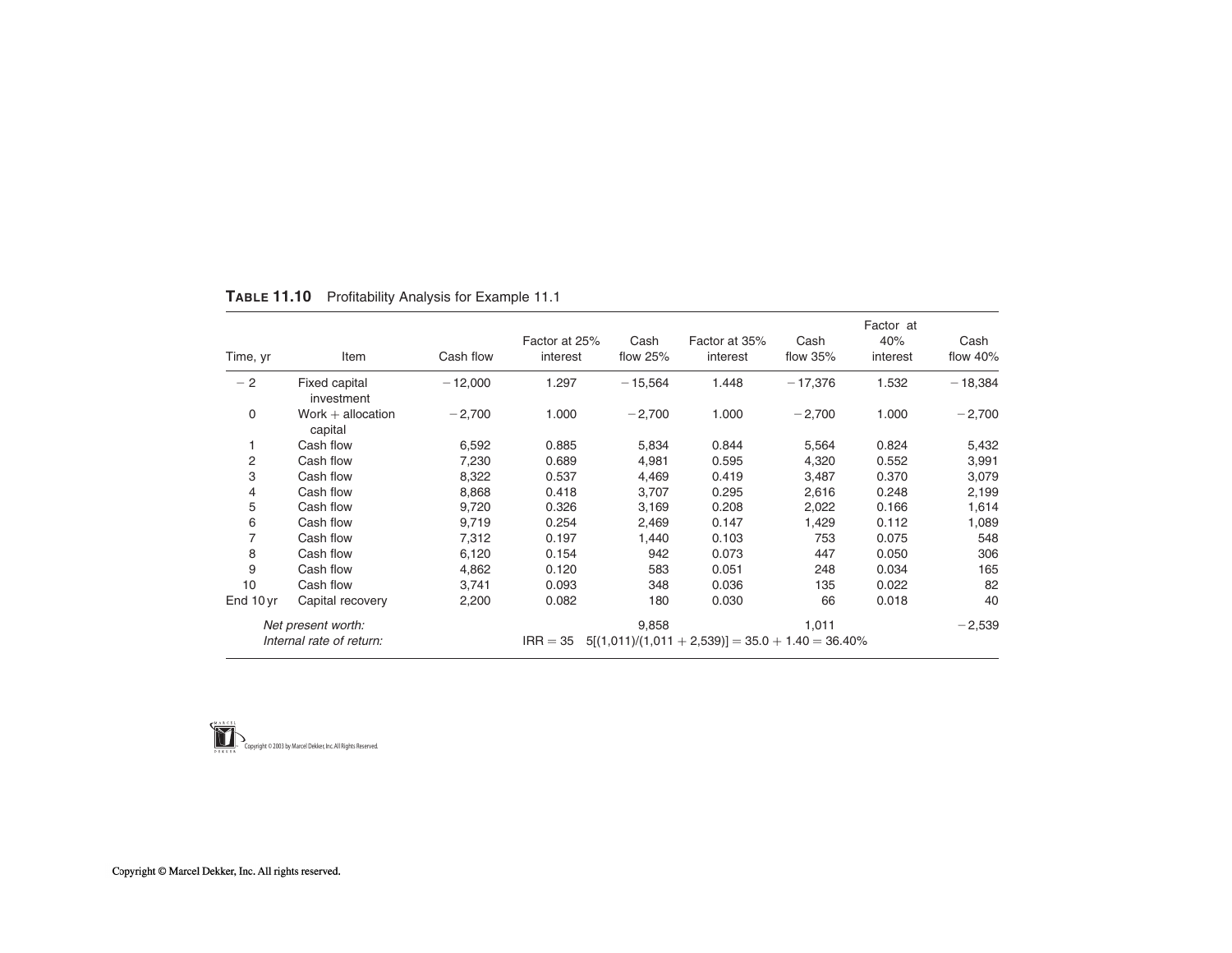<span id="page-24-0"></span>

FIGURE 11.4 Cumulative cash position plot for Example 11.1.



FIGURE 11.5 Sensitivity analysis plot for Example 11.1.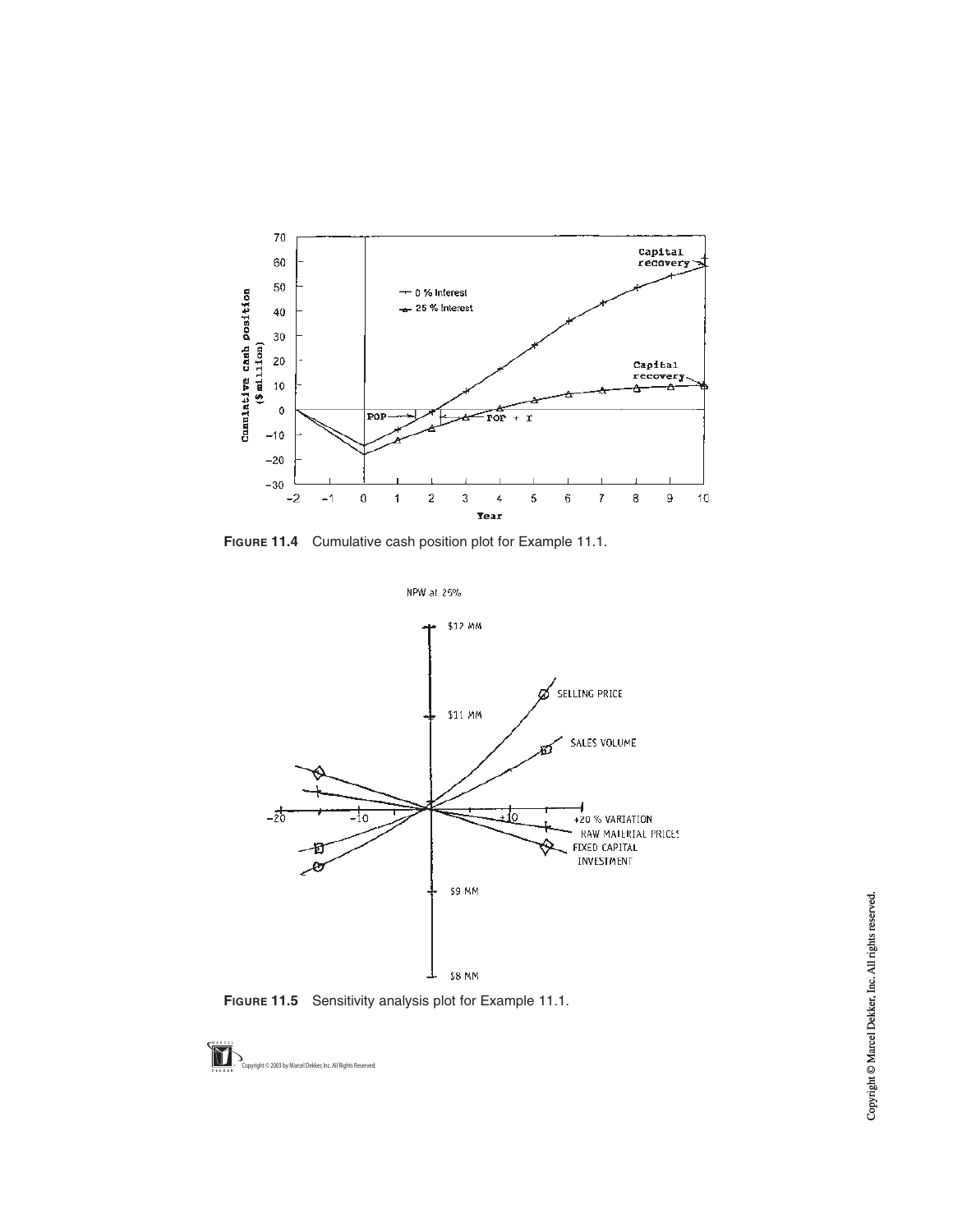<span id="page-25-0"></span>the project is still profitable, a detailed capital investment should be prepared. If at any time, the estimates fall below Fusible's criteria for investment, the project should be terminated.

#### **REFERENCES**

- 1. JR Couper, WH Rader. Applied Finance and Economic Analysis for Scientists and Engineers. New York: Van Nostrand Reinhold, 1986.
- 2. R Strauss. Chem Eng 112 116, March 25, 1968.
- 3. GW Smith. Engineering Economy. 3rd ed. Ames, IA: Iowa State University Press, 1979.
- 4. BW Jones. Inflation in Engineering Economic Analysis. New York: Wiley, 1982.
- 5. WH Griest. Chem Eng Prog 13 18, June, 1979.
- 6. Publication 946, Internal Revenue Service, Department of Treasury, Washington, D.C., 1998.

# PROBLEMS

11.1 You are employed in the planning and economics section of ROCK Chemicals, a company that produces large-volume inorganic chemicals. The marketing department has a customer who will purchase 100 tons per calendar day of 50% caustic at a price of \$200/ton. Since the current caustic production facilities are operating at 100% capacity, you have been asked to do a feasibility study for a new unit to produce the 50% caustic. You have gathered the following information:

1. The process is the electrolytic decomposition of a brine solution according to the following reaction:

 $2NaCl + 2H<sub>2</sub>O = 2NaOH + Cl<sub>2</sub> + H<sub>2</sub>$ 

- 2. Design capacity shall be 120 tons per calendar day to accommodate the future needs of customers.
- 3. The process flow diagram is found in [Figure 11.6](#page-26-0).
- 4. The unit will operate 330 days/yr.
- 5. Fixed capital investment for the complete process is based on total feed to the dissolver and is given by

$$
FCI = (5,000,000) \frac{\text{feed to dissolved, tons/stream day}}{200 \text{ tons/stream day}^{0.7}}
$$

- 6. Construction period is 1 year.
- 7. There is no charge for land, but working capital is \$400,000.
- 8. The electrolytic cells require  $2500 \text{ kWh/ton } \text{Cl}_2$  produced at a cost of \$0.07/kWh.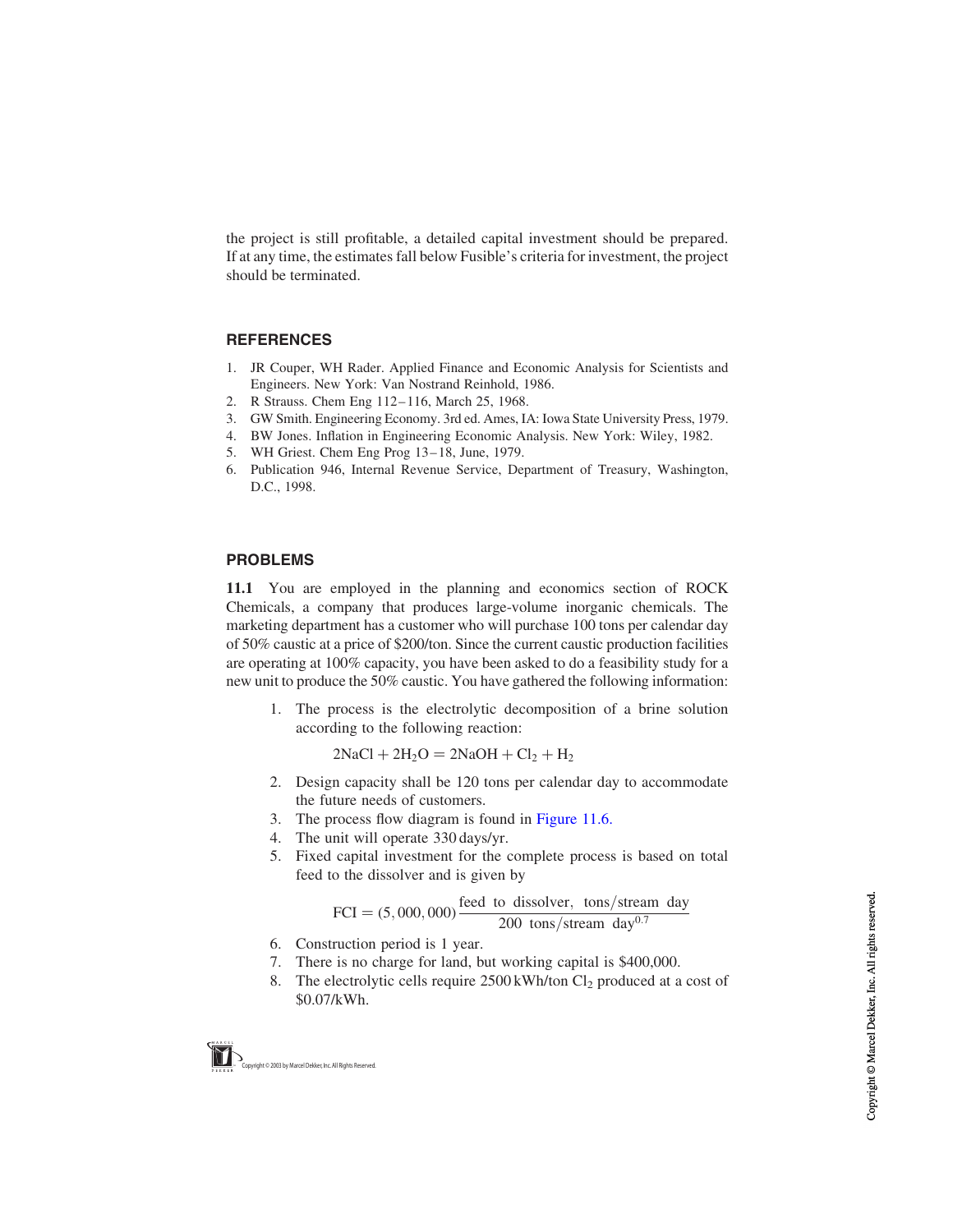<span id="page-26-0"></span>

FIGURE 11.6 Flow diagram for Problem 11.1.

- 9. The evaporator economy is 0.8 lb water per lb steam. Steam cost is \$4.50/1000 lb.
- 10. Depreciation is 7 years straight-line. Project life is 7 years.
- 11. The total of all other operating expenses including raw materials is \$40/ton of product.
- 12. The chlorine has a value of \$60/ton in another process.
- 13. The hydrogen may be sold to an adjacent refinery for \$5/100 SCF.
- 14. The tax rate is 35%.
- 15. Your company requires a 25% IRR for projects.

You have been asked to submit the following information for management's consideration:

- a. A process material balance based on 100 tons per calendar day production.
- b. An economic analysis in tabular format giving the fixed capital investment, Revenue in \$/yr; operating expenses, in \$/yr; cash flow, \$/yr.
- c. Determine the present worth at 25%.
- d. What is your recommendation to management? Discuss a plan of action.

11.2 You are an engineer in the economics section of AG Products, Inc., and you are asked to prepare a feasibility study on a new product, FASTGRO, that is produced as a water slurry. It will then be concentrated in an evaporator as a 50% thick liquor and sold. A flow sketch of the process is found in [Figure 11.7](#page-27-0).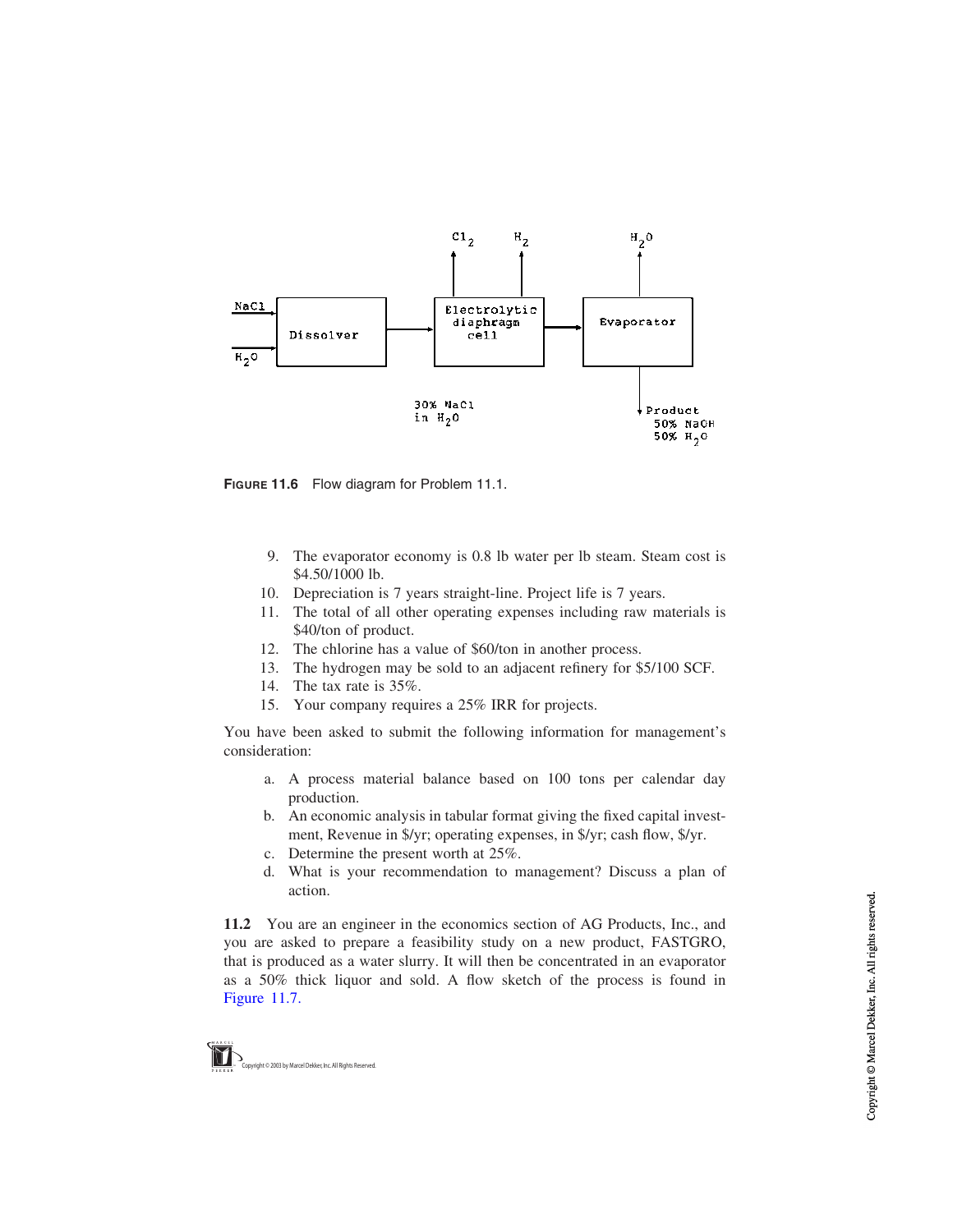<span id="page-27-0"></span>

FIGURE 11.7 Flow diagram for Problem 11.2.

The following data apply:

- 1. The feed is 240 tons/day (330 days/yr) of 20% FASTGRO in water. The transfer price for this stream is \$10/ton (treat as a raw material cost).
- 2. The feed is at 80 F and has a heat capacity of 0.9 Btu/lb F.
- 3. The 50% thick liquor is the product.
- 4. All storage tanks and pumps are available for this project at no cost.
- 5. The only significant capital cost is the evaporator.
- 6. The evaporator will operate at 8 psia. At this pressure the boiling temperature is 227 F, the heat of vaporization is 1000 Btu/lb and the cost of operating the vacuum equipment is \$2.50/ton of condensed vapor. The evaporator may be assumed as 100% efficient for this study.
- 7. The overall heat transfer coefficient is 300.
- 8. The only significant operating expenses are raw materials, steam expenses, operating expenses for the vacuum equipment, and the expenses associated with storage, transportation, and sale of the product. This later expense is estimated to be \$12/ton of product.
- 9. Saturated steam is available at 358 F at a cost of \$5.00/1000 lb and has a latent heat of 863 Btu/lb.

vright © 2003 by Marcel Dekker, Inc. All Rights Reserved.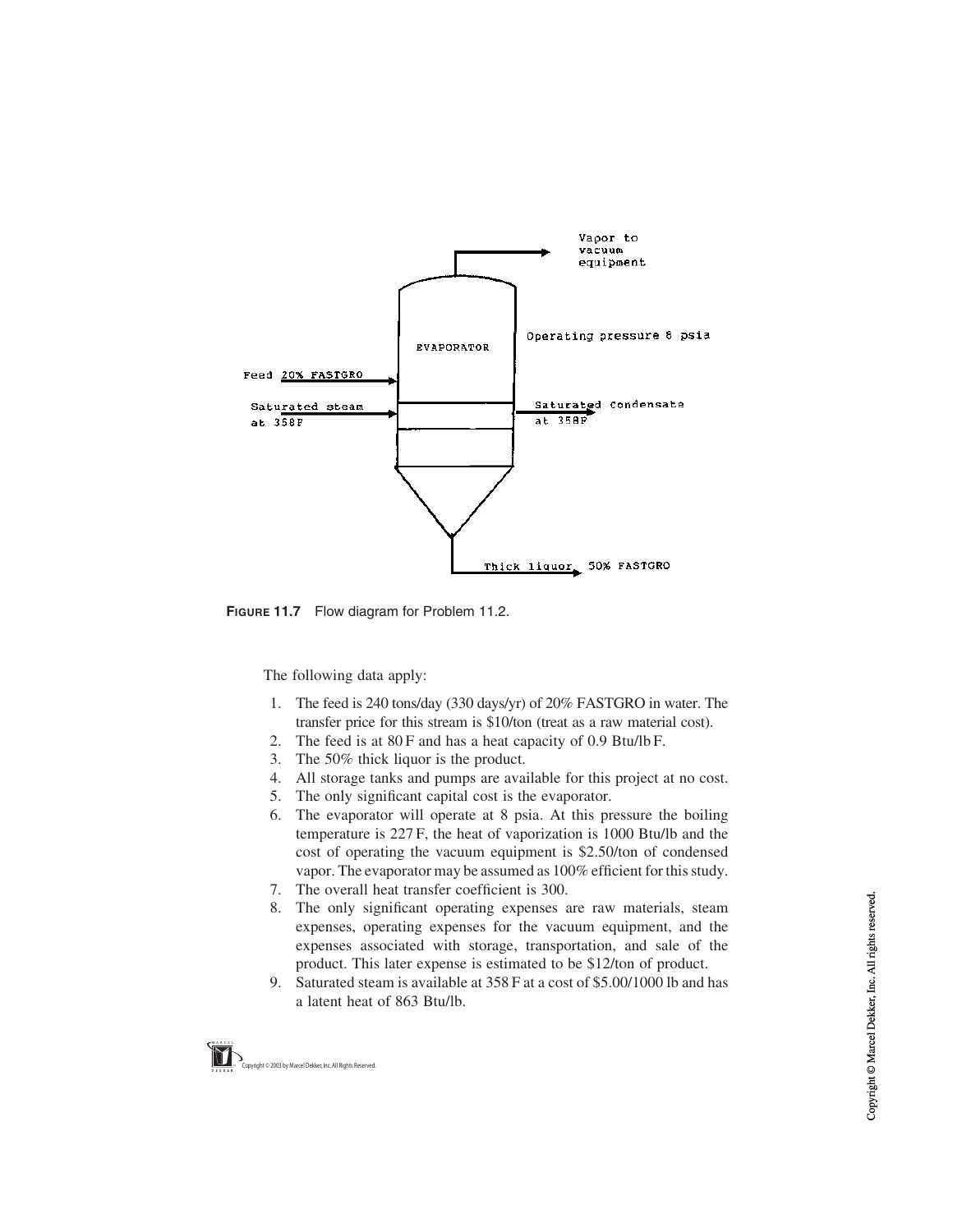- 10. Depreciation is 7 years straight line and project life is 7 years. The combined state and federal tax rate is 40%.
- 11. The construction period is 6 months with an on-stream date late this year.

Determine the sales price (\$/ton) that will be required to achieve a 25% IRR for this project.

11.3 You are employed as a project manager in the planning section of West Plaines Refinery. This refinery process sour crude and produces 530 tons/day of H<sub>2</sub>S on a continuous round-the-clock basis. Currently, the H<sub>2</sub>S is sent to SURCO, a sulfur recovery company located adjacent to our refinery. SURCO charges West Plaines  $\frac{1}{80}$  to process H<sub>2</sub>S under the present contract which expires 2 years from now. Your assignment is to prepare a feasibility study of doing our own  $H_2S$  processing. You have gathered the following information:

- 1. West Plaines recently completed a 400 ton/day  $H_2S$  recovery plant at one of its other locations. The fixed capital investment for this plant was estimated to be \$21.6MM and the construction period was 1 year. A new plant could be constructed to go on-stream by the end on the current contract with SURCO.
- 2. Operating expenses for a 530 ton/day plant have been estimated to be \$20/ton H<sub>2</sub>S processed. This figure does not include depreciation.
- 3. The process chemistry is

$$
H_2S + \frac{3}{2}O_2 = H_2O + SO_2
$$
 (a)

$$
2H_2S + SO = 2H_2S + 3S
$$
 (b)

Preliminary negotiation have indicated that we will be able to obtain a 3-year contract to sell by-produce sulfur at \$12/ton.

- 4. Equation (a) above is an exothermic reaction with a heat of reaction of 211,000 Btu/lb mole. Equation (b) is exothermic with a heat of reaction of 101,000 Btu/2 lb mole  $H_2S$ . The energy may be used to generate steam at an efficiency of 70%. (Assume that 70% of the energy from the reaction goes to produce steam with a value of \$4.50/MM Btu).
- 5. We will need  $100\%$  backup in  $H_2S$  recovery facilities. This would require a duplicate plant to be built. However, SURCO has offered to provide the backup service for a maximum of 10 days/yr for a fee of \$500,000/yr. This would negate our having to build a second unit to provide the 100% backup required.
- 6. Our company requires a 20% IRR for projects of this type. Permission has been grated from the IRS to use a 3-year straight-line depreciation and a 35% tax rate.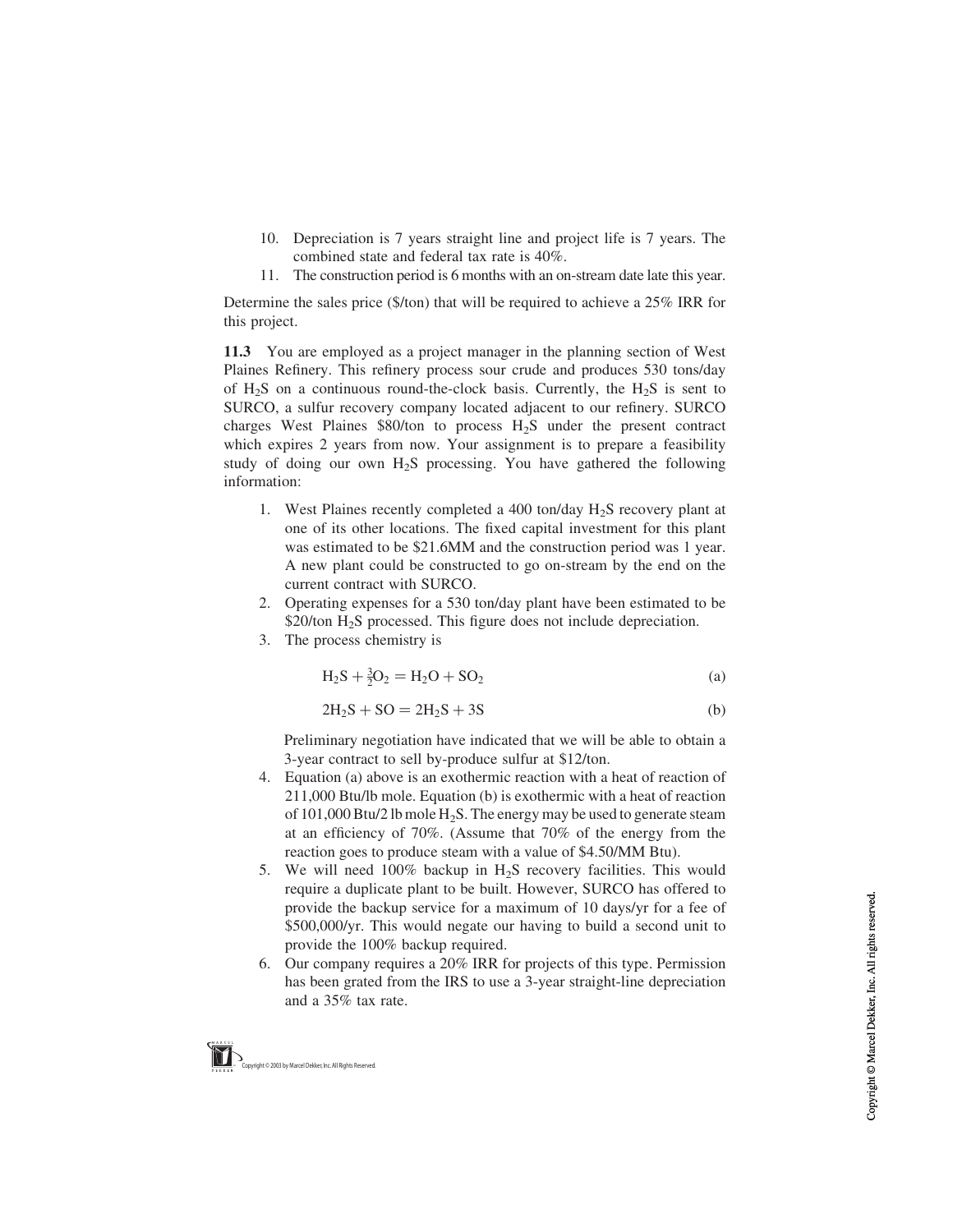Please prepare answers to the following questions:

- a. Will the proposed  $H_2S$  recovery plant realize a 20% IRR?
- b. Should we build the plant or contract with SURCO?
- c. What should be the course of action for West Plaines?

11.4 The Spurious Company is a medium-sized relatively young chemical producer of high-quality organic intermediates. The management of this company is aggressive in their investment policy. When Spurious enters a new marketing venture, they evaluate their profitability by cash flow generated, payout period with interest, and the internal rate of return measures of merit. The engineering economics staff has prepared a preliminary fixed capital cost estimate by the Chilton method of \$5MM. Land allocated for this project is worth \$200,000. Working Capital is \$900,000 and start-up expenses are \$400,000.

As a member of staff you have been asked to prepare an economic evaluation to be acted upon by the executive committee and ultimately by the board of directors. The following operational guidelines for feasibility studies are:

- 1. The project must yield a 20% IRR.
- 2. A payout period must be less than 3 years.
- 3. MACRS 7-year depreciation is used.
- 4. Federal income tax rate is 35%.

It is expected that the construction will take  $1\frac{1}{2}$  years and that start-up, if the project is approved, is to be January 200Y. If the board approves the project at next month's meeting, construction could not begin before July 200Y.

After consulting with representatives of manufacturing, marketing, and engineering, you estimate that the net profit before taxes over a 10-year project life is

| Year | NPBT, \$M |  |  |
|------|-----------|--|--|
| 0    | 0         |  |  |
| 1    | 2,100     |  |  |
| 2    | 2,500     |  |  |
| 3    | 3,000     |  |  |
| 4    | 4,000     |  |  |
| 5    | 4,200     |  |  |
| 6    | 4,200     |  |  |
| 7    | 4,200     |  |  |
| 8    | 3,800     |  |  |
| 9    | 3,600     |  |  |
| 10   | 3,000     |  |  |
|      |           |  |  |

You must assume that all dollar figures have been corrected for inflation to January 1, 200Y.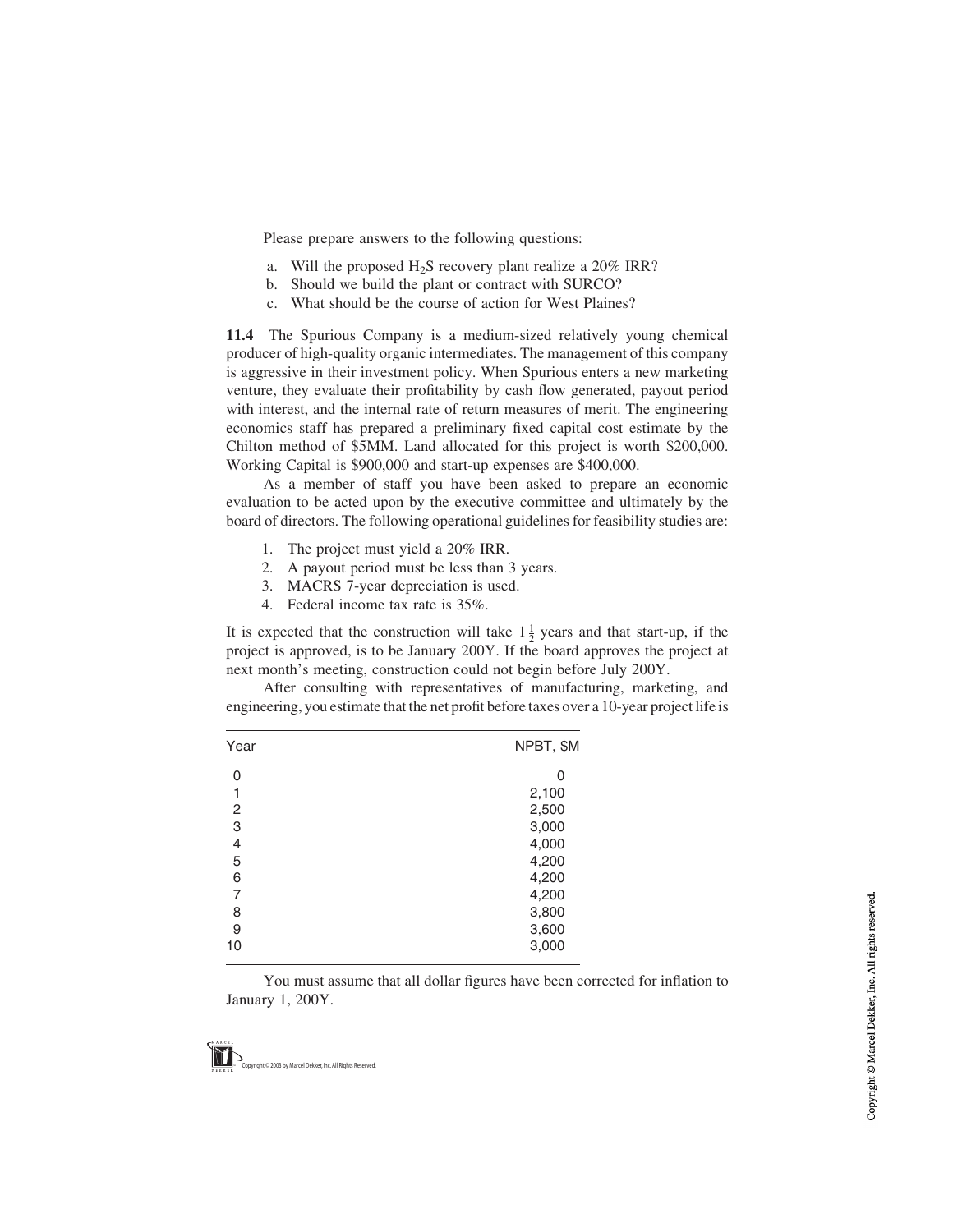In order for the executive committee to review this project for possible funding, please prepare the following information:

- a. An estimate of the total capital requirements
- b. The payout period with interest
- c. The NPW of the project
- d. A sensitivity analysis of the effect on the NPW for the following variables:
	- 1. Fixed capital investment with a  $\pm 20\%$  variation
	- 2. Net profit before taxes with a  $\pm 20\%$  variation
- e. Be sure to substantiate your recommendations to management with numerical values.

11.5 Tumbleweed, Inc., located in Texas, is considering the manufacture of a new specialty chemical. The market for this product is in the eastern part of the United States, but the plant is to be located in the southwestern part of the United States because of the proximity of raw materials and the availability of a reliable source of labor. The marketing department has just completed a preliminary survey which revealed the following sales potential and sales prices:

| Sales price, \$/lb |
|--------------------|
| 0.32               |
| 0.30               |
| 0.26               |
|                    |

For intermediate sales volume, a straight-line interpolation of sales price may be assumed.

On November 1, a preliminary report was issued by the development department based upon a promising developed by the research department. As a result of this study, the following expenses were estimated for a plant producing 1,000,000 lb/yr of product based upon 300 days of operation.

| Item                         | Operating expense, \$/day |
|------------------------------|---------------------------|
| Raw materials                | 200                       |
| Labor                        | 170                       |
| Sales overhead               | 40                        |
| Depreciation                 | 75                        |
| Maintenance                  | 50                        |
| Utilities and fixed expenses | 40                        |
| Total                        | 675                       |